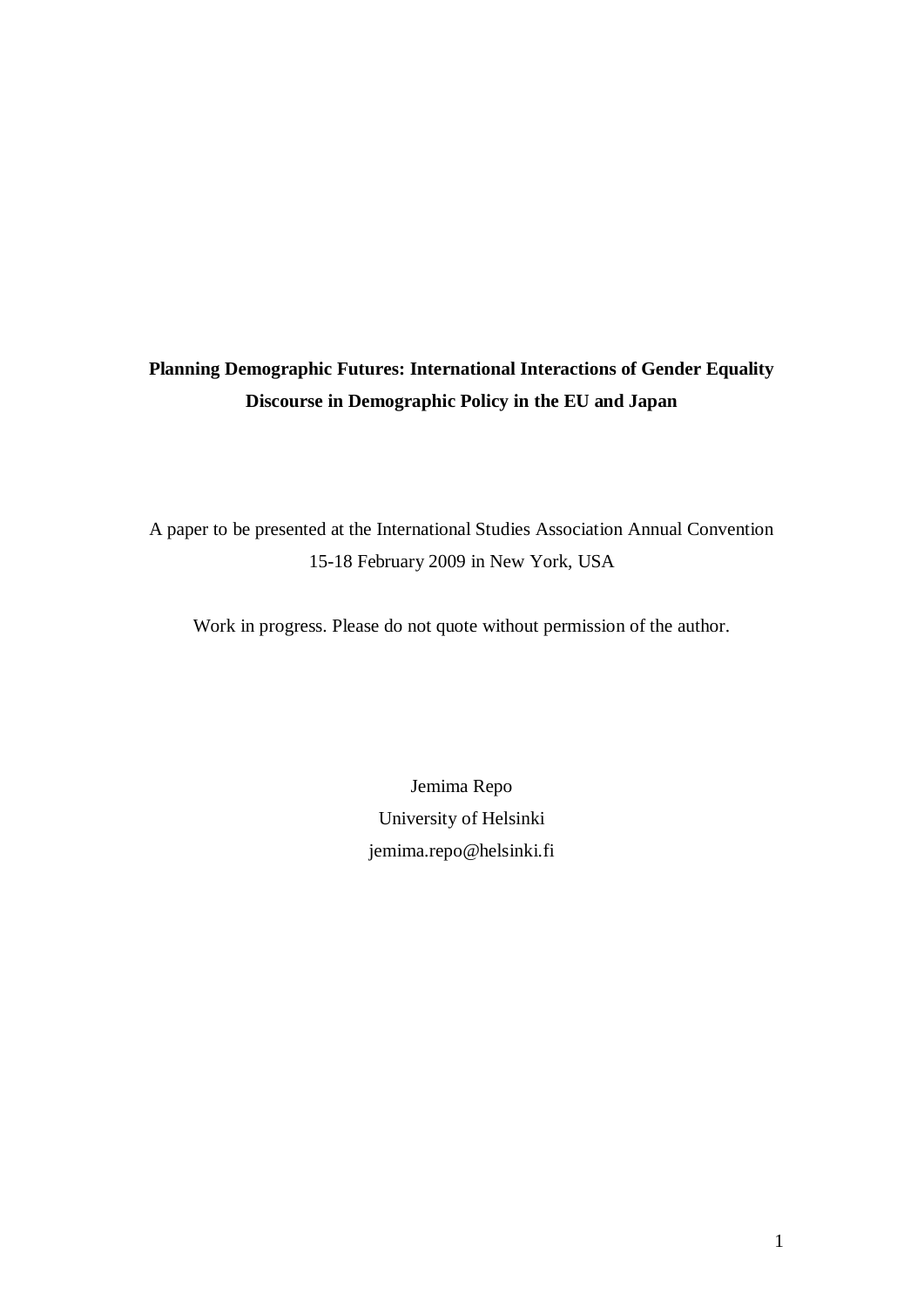A declining fertility rate is generally thought to have negative economic consequences in the guise of a slowdown in economic growth. Less citizes means less labour, fewer consumers and an eventual decrease in international competitiveness. The simultaneous 'aging' of the population is expected to result in an increase in social security expenditure in pensions, medical care, nursing, child care, child allowances and welfare. Consequently, the typical policy response in industrialised countries with declining fertility rates has focused on the rearrangement of women's reproductive and productive labour, to enable women to work and rear children at the same time to replace retiring male workers by working themselves, and biologically reproduce and rear the labour force of the future.  $(REF - Bakker?)$ 

Demographic policy has therefore made the maternal female body in particular an object of interest for re/productive<sup>1</sup> (**REF**) reformation. Such is the case also in Japanese demographic policy, where this target has remained unchanged in the past twenty years. However, the discourses shaping them have been by no means homogenous or quiescent. The bodies that are the primary units of demographic interest signify very different things in different contexts, charged with new ethical purposes and corporeal destinies (REF – Foucault, Grosz). The numerical technologies of statistical analysis, population counts, economic forecasts and the like all shape imperatively our images of political life (Dean 1999: 99-101, 107-8, Rose 1999: 198). The arms of demographic policy therefore are widely spread across several policy areas, though often focusing its immediate effects in family, labour, gender equality and reproductive policies. Indeed, they are all densely interconnected policy areas, all concerned with the management of re/production in relation to economic planning. This paper does not attempt to address each of these areas separately, but rather as they appear in the context of demographic discourse. This allows not only for an understanding of the broad yet particular process of demographic planning, but also an examination of the cohesiveness of the techniques of governance through the production of specific gendered subjectivities, subject positions, and choices (REF – Foucault/Butler).

In the early 1990s, declining fertility in Japan<sup>2</sup> was addressed mainly as the consequence, if not fault, of an increase in working mothers. Hence, child care policies aiming for a 'removal' of child care 'burdens' formed the core of demographic growth policy to enable women to simultaneously work and have children (Repo 2008). At the end of the 1990s, this perception began to change. International pressure to improve Japan's gender equality standards since its ratification of CEDAW (1985) culminated in the Beijing Declaration and Platform for Action (1995), after which Japan passed its Basic Law for Gender Equality in 1999. The sudden appearance of gender equality in political discourse in the late 1990s

 $<sup>1</sup>$  I use this term of re/production for the time being to illustrate the complexity of the demands of</sup> women's labour. This includes productive labour, biological reproduction and social reproduction (REF Bakker). The use of 're/production' attempts to encompass all of these forms as well as blur the boundaries that distinguish them as independent categories.

<sup>&</sup>lt;sup>2</sup> The fertility rate in Japan had been falling since the 1960s ( $\overline{REF}$ ) and fell below the replacement level in the 1970s as it did in many industrialised Western countries. It did not become the highly politicised issue that it is currently until 1989, when the fertility rate fell to 1.57 children to each woman in her lifetime. That this realisation is still known as the '1.57 shock' exemplifies the dramatic entrance it made into Japanese politics, making demography an explicitly politicised articulation thereafter. The situation has even been given its own name *shōshika*, meaning the decrease in the number of children, reflecting fears of a childless society.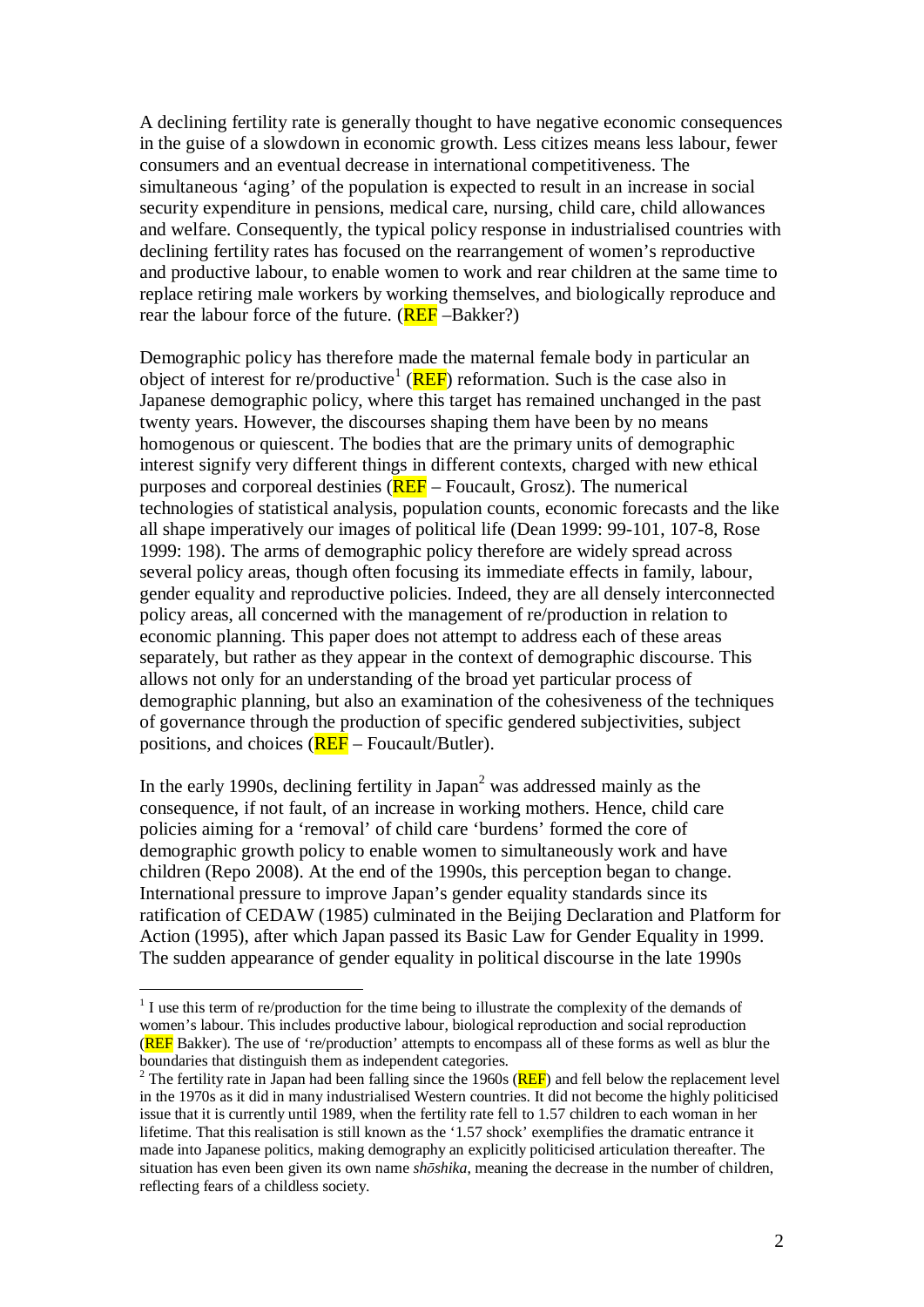happened distinctly in the context of demographic policy. Gender equality, as it were, became the main solution to declining fertility (Huen 2007: 370, Schad-Seifert 2006, Takeda 2005: 177). Also, the persistent recession of the economy since the end of the economic bubble in 1990 and the 1997 financial crises also consolidated the passing of neoliberal reform in the 2000s. Accordingly, 2000s have been defined by a distinct connection made between gender equality, fertility and economic competitiveness (Repo 2008).

The issue of fertility decline became prominent in Western Europe already in the 1970s with similar repercussions, notably also at the level of the EU, where it has remained to the present day. Simon Duncan writes that in the 1980s and 1990s, the 'demographic time bomb' was taken up as a crucial question for national governments and the EU, to the extent that the 1992 Maastricht Treaty's Article 7 was dedicated exclusively to the matter (Duncan 2002: 309-10). During those years, the European Commission (EC) to put forward the 'reconciliation of work and family life' as a solution to the apparently immanent threat of economic disaster. Such demoeconomic discourse was reflected in the materialisation of policies such as childcare and parental leave (Drew 1998: 14, Daly 2004, Stratigaki 2004). These strategies promised to increase fertility rates and recruit cheap and flexible (female) workers that would also ease the pressure on welfare systems (Duncan 2002: 309).

In this sense, as feminist research of the EU has suggested, demo-economic fears formed a discursive space for the pushing the idea of gender equality policy forward in the region that had initially been promoted by feminists (Stratigaki 2004: 36, Lewis 2006: 421, Lombardo, Meier 2007: 58) and can be said to have set a precedent for other political entities. The continuing Eurocentrism of scientific demographic discourse is not only evident in the neo-Malthusian apprehension of 'overpopulation' in developing countries as a security threat (Bandarage 1997: 50-2). But, historically the high status to which Euro-American eugenic and pronatalist sciences rose by the early twentieth century following fertility decline in the late nineteenth century in industrial Western European countries (Seccombe 1993: 182), that for example led with feminist support to the development of family allowance policy in France (Misra 1998), can also be seen as continuous with the emergence of rigorous pronatalist policies prior and during the Second World War, not only in European states, but also in Japan (Takeda 2005: 77, 96, Driscoll 2005: 195-8, Fruhstuck 2003, Miyake 1991: 277-80, Otsubo 2005: 243-4). In this sense, demographic subjectivities are very much globalised, because they are integral to the global flows of capital and capitalist logics (Hardt, Negri 2001: 45).

In line with this understanding of transnational interactions of demographic discourse between states and regions, this paper is an inquiry into the current interactions of Japanese demographic discourse with that of the European Union. I am interested in the subjectivities produced in each context, not as isolated or somehow innate to that context, but resultant of global interactions albeit in their proper contexts. Both entities publish documentation on their demographic policy priorities and policy development-orientated demographic research. In these texts, the problem of demography is defined, producing certain subjects of interest that must be managed in the search for solutions. How do Japanese discourses interact with those of the EU and vice versa? What happens in the search for demographic solutions; how are subjects produced, loaded and positioned and with what gendered implications? What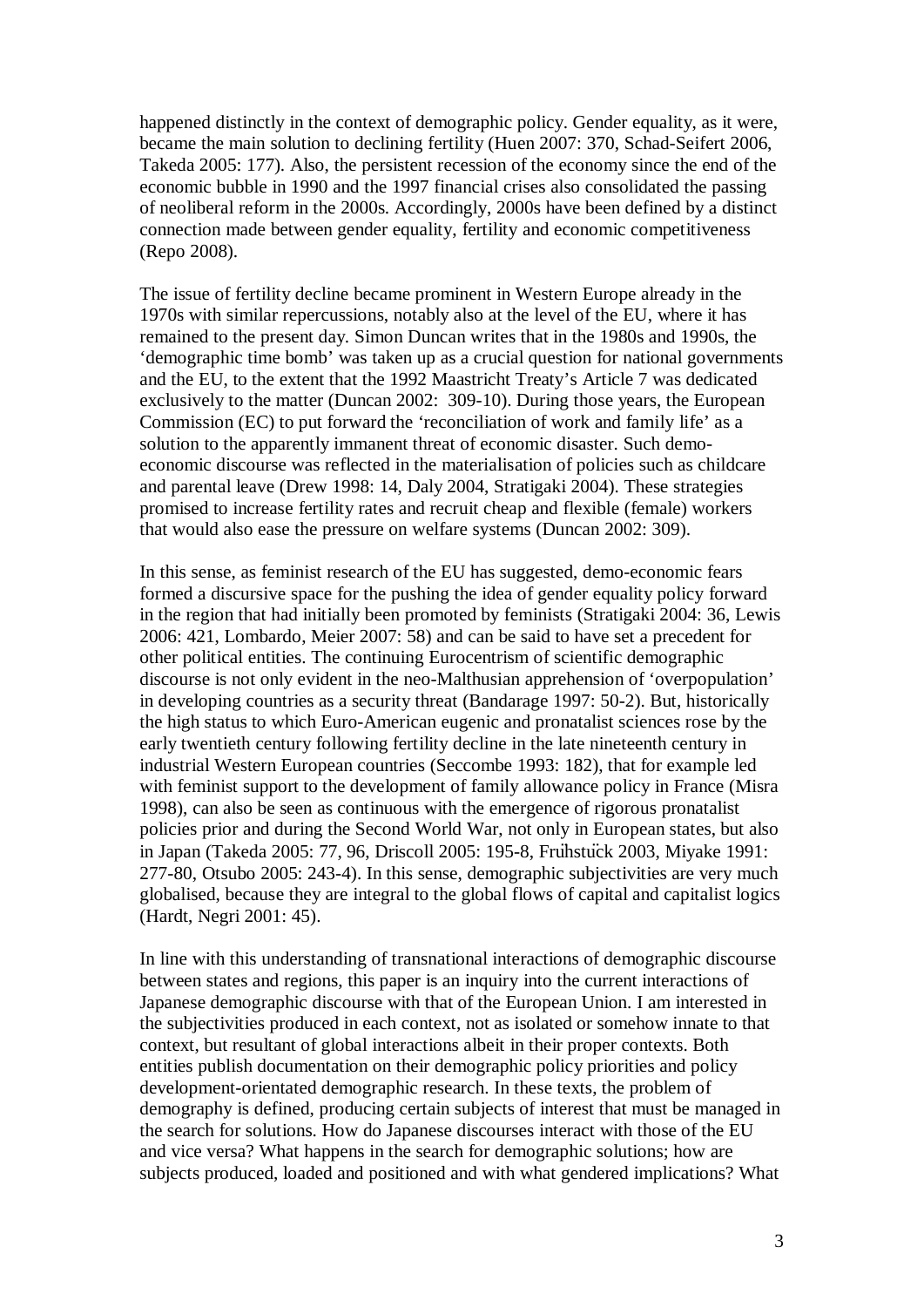can we learn about the gender politics of demography by examining Japan and the EU side by side? Prior to this analysis, a brief outline of my approach to transnational discursive interactions in the context of this study is in order.

## **Transnational interactions of demographic discourse**

As a regional union whose governance is multi-level (**REF**), the EU makes for a challenging starting point for the consideration of power relations across political entities. Forms of childcare vary greatly from country to country in Europe, as do patterns of marriage, child bearing and female employment (Duncan 1996: 81-7) and in this sense it is questionable whether the EU has had any concrete homogenising influence on its member states in the area of demographic planning. States are also far from uniform in their fertility rates, ranging from 2.0 in France to 1.31 in Lithuania, Romania and Slovenia and 1.32 in Italy and Germany (Eurostat 2006 figures). The lowest rates are comparable to Japan's, which was 1.32 in 2006, having increased from the record low of 1.26 in 2005. Though these differences can be explained through referral to different socio-cultural patterns of family and social life (e.g. Drew 1998), this would not escape the fundamentally modernist and Eurocentric scientific base on which demographic research generally stands that relies on de-politicised assumptions about linear social development (Greenhalgh 1996: 27). After all, it is the very calculation of fertility rates that results in such discursive explanations of difference in gender and family in the social fabric, including gender equality. Because the EU's gender policies (as well as the UN's global conferences) have been observed to have influenced national-level reforms in governments around the world (True, Mintrom 2001: 28), it is necessary to treat gender in the EU demographic programme with concern.

Within the EU's borders, it can be understood as exercising significant normative power among its member states that cuts through their individual discourses, despite the diversity among them, through processes of Europeanisation. Here, the term refers to the discursive processes of convergence in the framing of politics through the influence of the EU (Kantola 2006: 143-55, Kantola, Outshoorn 2007: 8-10). While legally binding so-called 'hard law' is certainly significant, the EU often functions through 'soft' mechanisms such as guidelines, conferences, recommendations and action plans that produce knowledge, coordination and understandings of 'best practices' in shaping domestic policies (Liebert 2003: 481).

But what about the normative effects of power beyond the EU's borders? One possible approach would be that of policy transfer, which seeks to explain the transfer of specific policies from one government machine to another (Bulmer 2007, Dolowitz, Marsh 1996, Dolowitz, Marsh 2000, Jacoby 2006). This approach assumes a set of actors in and outside government making strategic decisions, which is insufficient in a study of this type. The reliance on cohesive state actors and the notion of intentionality account for neither the contradictions within governments (in actors as in policy discourses), nor the subtle and unpremeditated emergence of discourse.

Instead, it might be more helpful to turn to poststructural literature on globalisation and governmentality. This first involves moving away from the nostalgia that maintains the state as the key political 'actor'. For example, as Kantola and Squires (Kantola, Squires 2008: 3) argue, the private sector is increasingly involved in the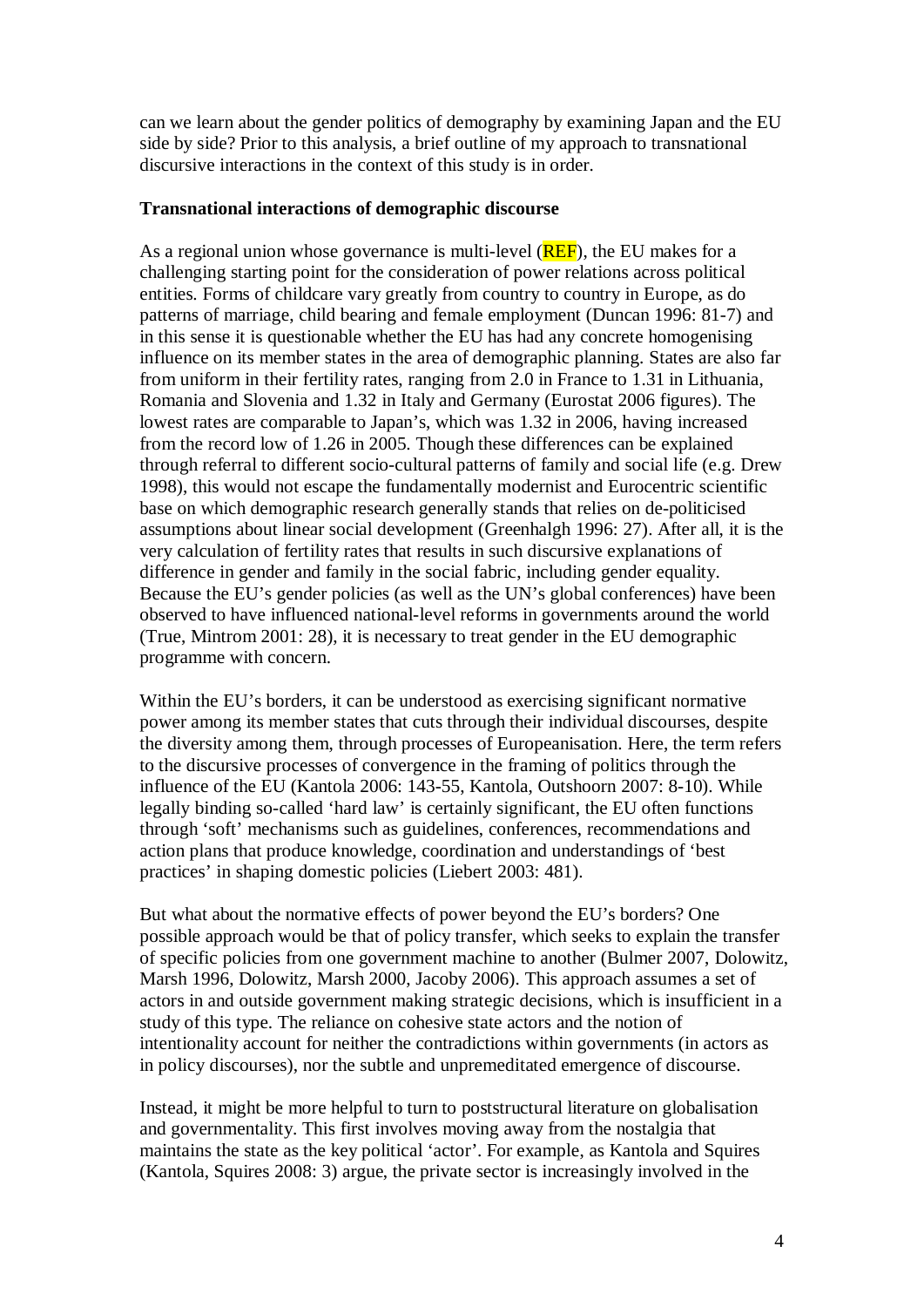mediation of public policy agendas according market rationalities, embedding state machineries (in their case, gender equality machineries) increasingly in neoliberal market reform. So, instead of seeing the current situation of global politics neither as one of the internationalisation of the state (Cox, Sinclair 1996), nor as a transferral of 'power' from states to markets, 'globalisation' can be seen as a discursive process determined by the governmentality of neoliberalism that produces particular globalised subjects and subject positions (Dean 1999, Larner 2000, Penttinen 2007: 59). From this perspective, the state has always been a part of global processes, albeit in different ways and in interaction with other agents and forces, shaping and reproducing different kinds of respective subjects and relations between them, and is therefore still in some measure accountable to them (Rai 2008: 26, 31). The globalised politics of Western demographic sciences from the nineteenth century onwards can be seen just as much as a part of 'globalisation' as it is presently, producing its own variety of spatially and temporally bound gendered subjects as a result of the settings prescribed by the governance needs of industrialisation at the time in question (cf. Seccombe 1993, Greenhalgh 1996, Rose 1999 [1989]: 128-9). In short, globalisation produces bodies with possible forms of agency, while constraining others. Bodies bear the markings of globalisation, showing what the globalisation of governmentality is and what it does (Penttinen 2007: 59).

In addition to conceptualising globalisation as a disciplinary system of power, it can also be facilitative in the provision of new spaces and institutions for the articulation and entrenchment of new normative frameworks, even feminist ones (Hardt, Negri 2001: 25, True 2003: 373, Walby 2002: 534). For example, although the emergence of a gender equality discourse in Japan and its institutionalisation in the Gender Equality Bureau in 1999 can be seen as largely a consequence of globalised neoliberal imperatives, it was nonetheless to the credit of transnational feminist movements and UN gender conferences that gender equality was a discursive possibility in the first place (REF). That its intended purpose has since been embedded with neoliberal rationality is indeed a demonstration of the way in which global discursive interactions contest rules and practices in different issue areas, with varying material consequences (Meyer, Prügl 1999: 5). The power exercised by disciplinary neoliberalism that institutionalises the neoliberal framework at the level of macroeconomic policy therefore has also been accompanied by changes in the governance of re/production (Rai 2004: 591-2).

One of the major problems that feminists have identified in this system is the inherent depoliticisation that accompanies it. Depoliticisation can be described as the highly political governing strategy of neutralising the political character of decision making (*not* the removal of politics itself) (Burnham 1999: 47). For example, referrals to the economy, social well-being and scientific imperatives often have this effect. Power becomes focused on individuals and individuality, persuading them into the art of self-government, shaping their lives through the choices, which are the predetermined choices made available to them through discourse (Rose 1999: 190, Rose 1999 [1989]: 239).

This is particularly challenging for feminists, whose agenda is explicitly political and aim for transformation. In terms of gender and demography, neoliberal economic rationality assumes a jacket of neutrality by claiming to merely be governing by the alleged objectivity of numbers (Teghtsoonian 2004: 279). It is one of the main aims of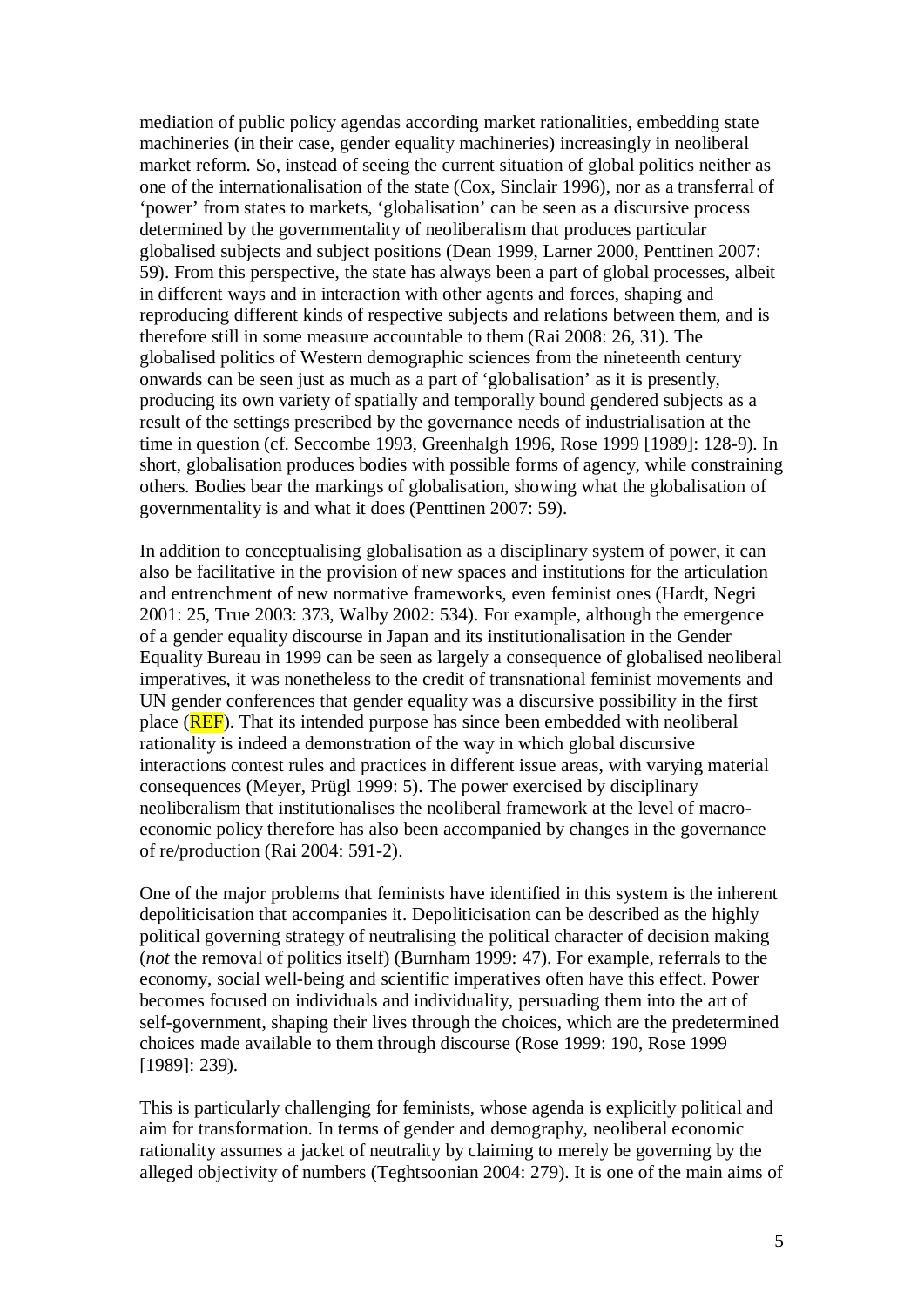feminist analysis to dismantle and problematise such assertions, for example by erasing the inscription of 'women' from policy documents and referring instead to 'workers' and 'consumers' (Teghtsoonian 2004: 268). This is even more problematic when it is bound with gender mainstreaming discourse as a technique loaded with the promise of greater economic efficiency, but lacking in radical transformative content. (Squires 2007: 140). Instead, gender mainstreaming becomes an issue of human resource management institutionalised by the technologies of govermentality and thereby claimed by the very techniques of governance that it seeks to transform (Squires 2007: 143, Bacchi, Eveline 2003: 104-5, Woehl 2008: 80-1). Foucault's notion of power as all-inclusive yet impersonal is perhaps more relevant than ever here (**REF**). Without the subscription of the individual to the gendered selfdisciplinary technologies of demographic planning, the entire project of neoliberal economic governance loses its very purpose.

This paper examines two kinds of policy documentation in Japan and the EU to examine the gendered processes of demographic planning. The first pertains to material outlining and explaining current policy goals and the second to material disclosing the course of policy-oriented demographic analysis. For the Japanese case, I examine the latest main demographic policy document, the White Paper on Birthrate Declining Society 2008. It is produced by the executive branch of the Japanese government, the Cabinet, which directs the formation of policy both domestically and internationally. The Cabinet Office also coordinates a number of policy bureaus and institutes (or think tanks), including the National Institute of Population and Social Research (NIPSSR). The NIPSSR was formed in 1996 by fusing together the Institute of Population Problems and the Social Development Research Institute as the institution for policy studies under the Ministry of Health, Labour and Welfare (MHLW). I focus on the articles published in its journals since, Japanese Journal of Population, the Japanese Journal of Social Security Policy and Journal of Population Problems, which feature research mainly by Japanese researchers and occasionally European researchers. Here I focus particularly on the way Europe is treated as an object of demographic experience and study. This also means appreciating when and what kinds of issues emerge as significant for the Japanese context. I examine all documents from 2001 to 2008, as the former was the year of Junichiro Koizumi's accession as Prime Minister (2001-2006), after which Japanese political decisions have been observed to have taken an explicitly neoliberal discursive turn (Cerny 2005: 100-3, Hiroko 2008, Osawa 2005), a direction still pursued in 2008.

The second part of the analysis turns to the EU, specifically the European Commission (EC) where demographic research and reporting is carried out. How does the EU perceive its declining fertility? How does its 'search' for demographic policy solutions differ from that of Japan? In order to consider the demographic planning of the present EU25, I have limited my time frame from 2004 to 2008, when the EU drew up new demographic assessments. The documents I examine are those that the EC itself in its website defines as its core demographic documents. These are the EC Communications of 2005 (Green Paper), 2006 and 2007, the first Europe's Demographic Report 2007 and the Monitoring Report 2007. In 2005, the EC established its research unit, the European Observatory on Social Situation and Demography (EOSSD). It consists of four multidisciplinary networks of independent experts based in the Netherlands, Belgium and the UK. In its website, it defines its objective as the production of an 'overview of the social and demographic situation as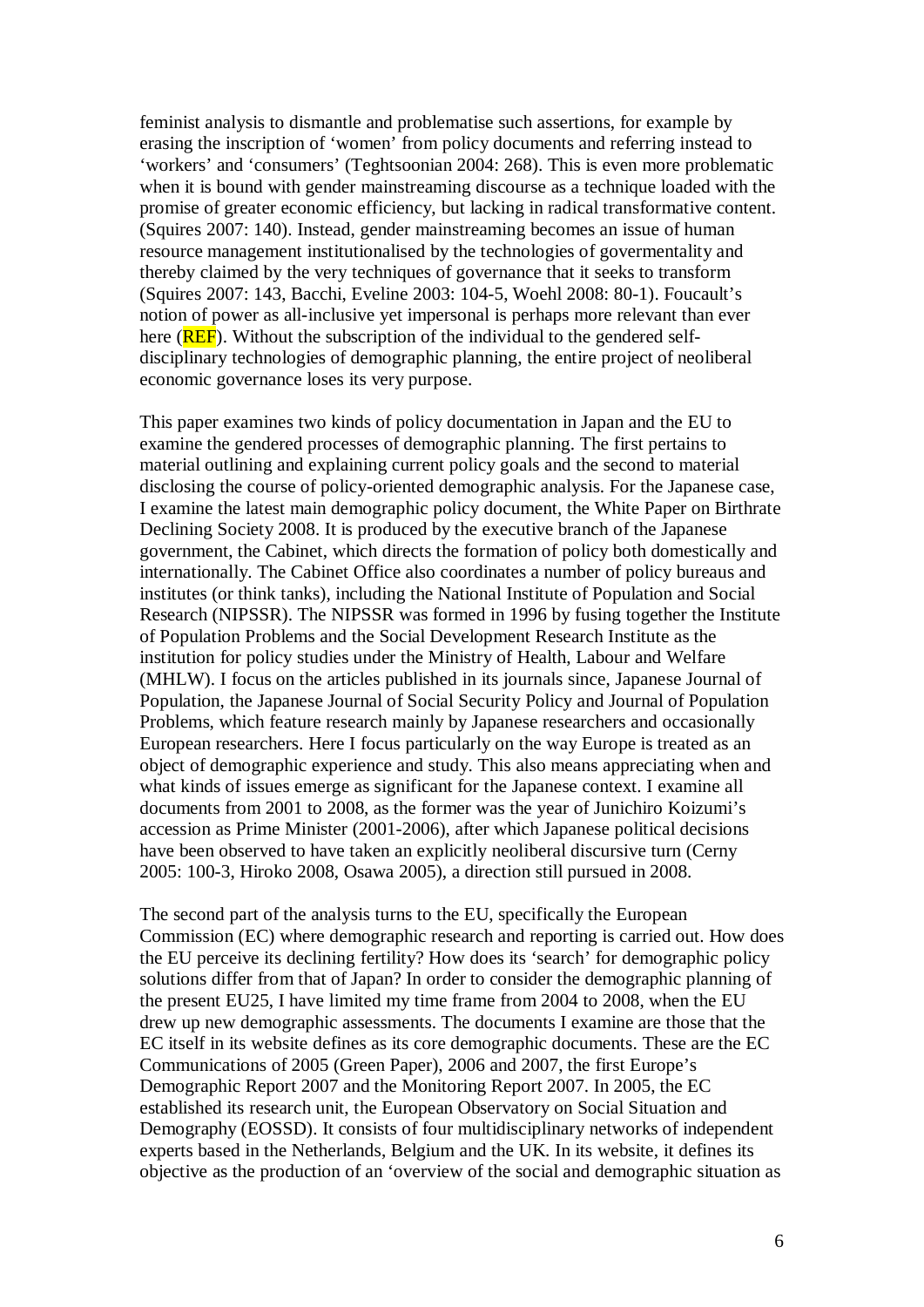well as research notes and shorter policy briefs on specific issues of high policy relevance'. The EOSSD also produces research papers in the same way as the NIPSSR, but I have chosen to leave those aside in this paper. First of all, the do not release such an abundant and consistent amount of research as the NIPSSR. Second, what is published assesses family policy and fertility policy in EU states, very much to the tone of the NIPSSR's papers. I will therefore focus on other EC documents, which the EOSSD has also participated in researching and producing. This incorporates both bureaucratic and research-based discourse and will hopefully make for a more insightful look into the EU's demographic policy discourses. The paper will proceed first by examining the Japanese case, followed by the EU, after which I consider both cases side by side.

#### **Harmonising Lives: Tackling Declining Fertility in Japan**

Each year the main governmental report on the birth rate, the White Paper on Birthrate-Declining Society, reviews particular trends seen as relevant to fertility decline and outlines policy solutions to overcome it. Graphs early in the 2008 White Paper reported on present general analyses and projections of trends such as the fertility rate, proportions of old and young people, and the labour force. Most, however, were concerned with trends in marriage, childbearing in marriage, and child care, including ones divided into trends among men and women. It also outlined the four main countermeasures for the declining fertility rate as the promotion of the independence of young people and children, the work-life balance and new ways of working, the importance of life and the family, and the provision of further support for child raising.

These four points identical with the goals of the latest child care plan, the New New Angel Plan. The first Angel Plan was drawn up in the early 1990s as a response to the declining birth rate. Most previous research related to the Angle Plans is in the field of 'family policy', divulging the persisting prominence that the government gives to child care with the purpose of removing the burdens of care from the family and reinforcing its position and purpose as the primary child-bearing and rearing social unit (Hiroko 2008, Boling 1998, Lambert 2007: 27-8, Harada 1998: 203-28, White 2002: 30, Roberts 2002, Takeda 2003). This has been attempted through the 'Angel Plan' (1995-1999), the 'New Angel Plan' (2000-2004) and the latest 'New New Angel Plan' (2005-2009), all coordinated by the Ministry of Health, Labour and Welfare. Prompted by the '1.57 shock', their general aims have consisted of the improvement and expansion of child care centres, the shortening of child care queues and development of the maternity health care system. The latest New New Angel Plan, however, outlined four new main points of focus; '(1) encouraging the independence of youths and fostering physically and mentally strong children; (2) supporting people in working and raising a family at the same time, and re-examining their working patters; (3) promoting awareness and understanding of the importance of human life and the role of families, and (4) new forms of mutual support and solidarity related to child rearing' (Japan Institute for Labour Policy and Training 2005).

The New New Angel Plan therefore is at form the core of Japan's demographic plans. Its dressage in 'family policy' language alludes to fertility decline as a problem situated in the realm of the family, specifically the nuclear family, which is seen as in some way deteriorating or even threatened in the competitive post-Cold War climate.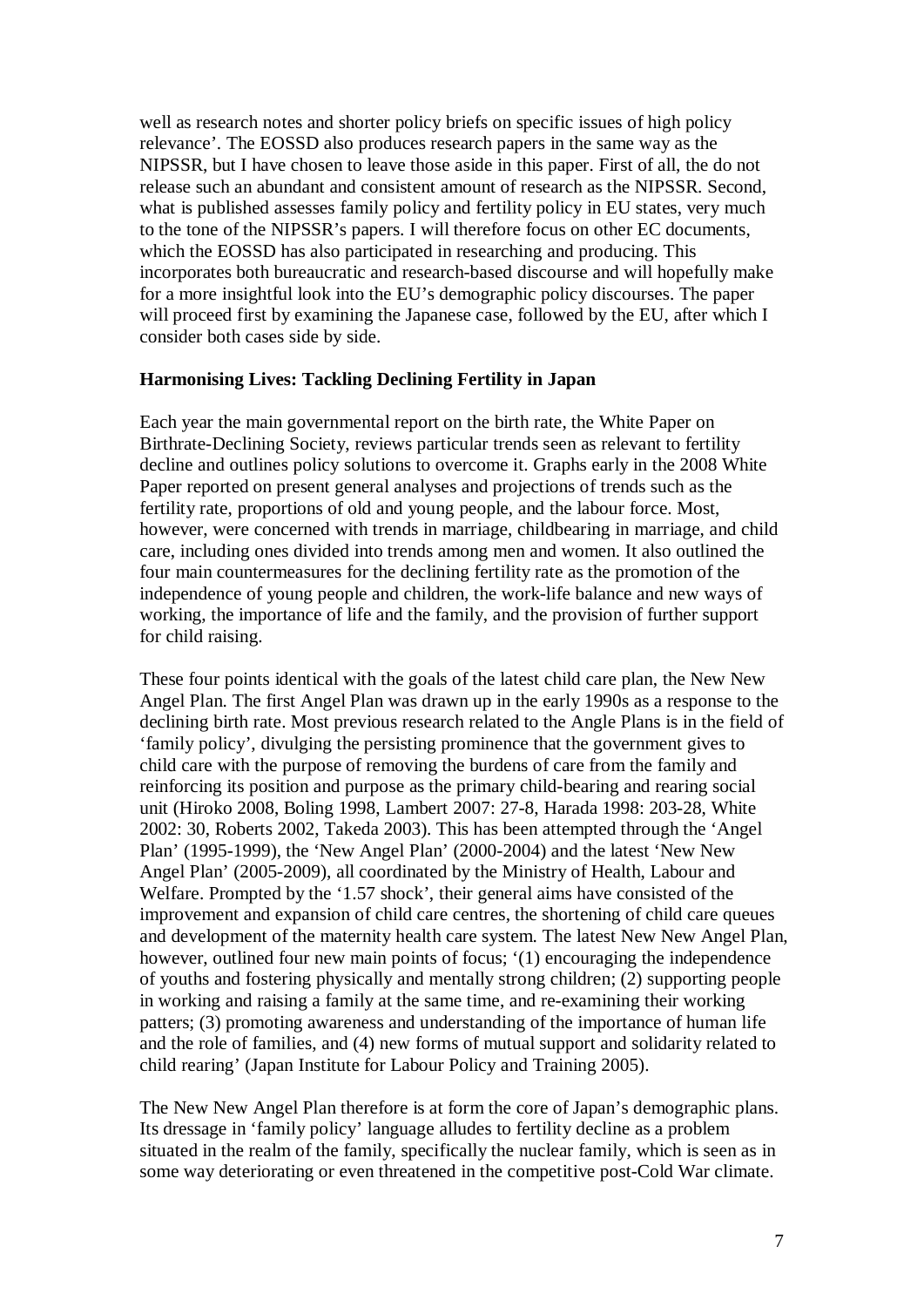While, some permanent changes are accepted, such as the increasing employment of women, the basic heterosexual and monogamous foundation of the family is seen as in need of protection. Furthermore, it suggests that each member of the family benefits from these protective policies through support, nurture and encouragement. A supportive society comprised of families with children is a cohesive and harmonious one, thereby more productive, too.

Yet, the discussion of these issues as 'family' problems is all the more problematic because this language dresses demographic planning as gender neutral. It is related to the belief of demographic analysis as objective science. The gathering of data and its calculations according to certain variables is seen as a neutral process. Consequently any results it produces are 'neutral', that is to say that they cannot possibly be biased or discriminatory (REF?). Yet, the very idea of family is gendered and therefore so are its 'problems'. Women, for example, are treated primarily as mothers or mothersto-be. Paid labour is a supplementary task always *in addition* to assumed social reproduction. All of these 'family' measures rely on the acquiescence of women to engage themselves in the reconfiguration of their productive and reproductive labour. While men and husbands and their labour and 'working patterns' remain unproblematised, it is the female body that must find a new 'work-life balance' between invigorating the economy in paid labour and maintaining the heterosexual family as a social unit through reproduction. Indeed, the White Paper displays graphs showing the working patterns of women according to age and childbearing, not men.

An international awareness of demo-economic problems was reflected both in the 2008 White Paper and in governmental research. Primarily, the international constitutes not only a realm of competitors but a pool of possible solutions for appropriation for Japan's fertility decline. The notably, the White Paper made repeated comparisons between the Japanese demographic situation to that in European countries, mainly France, UK, Germany, Sweden and Norway, as well as on occasion the US. These were most frequent in the examination of family allowances and other benefits, child care, parental leave, employment of mothers, gender divisions in household work. Specifically France and Sweden were singled out as ideals in this respect, as they have been in international research (cf. Towns 2002: 163-4). Their public family policies were seen as models of successful and sustainable demographic governance. Southern and Eastern European countries were conspicuously absent from these comparisons, setting their gaze only to Western and Northern European ones, despite using Eurostat and OECD statistics as a source of information for these comparisons.

The trend is similar when we examine research published by the National Institute of Population and Society Security Research. In addition to the majority of articles that deal solely with Japan, there are a large number of articles dealing with Europe, often in entire Europe-themed issues. Family policies in relation to demographic trends in Western and Northern European countries are examined individually or in groups (Atoh 1999, Beets, van Nimwegen 1999, Chesnais 1998, Hara 2003, Hoem, Hoem 1996, Hohn 1997, Kamano 2003, Kiernan 1998, Knudsen 1999, Kojima 2003, Letablier 2003, Moriizumi 2008, Nakagawa 1997, Neyer 2003, Tsuya 2003) and compared with Japan (Atoh, Akachi 2003, Fukuda 2003a, Fukuda 2003b, Higuchi, Abe & Waldfogel 1997, Suzuki 2006). The EU was always seen as a positive influence over its member states. Its family policy was seen as particularly 'family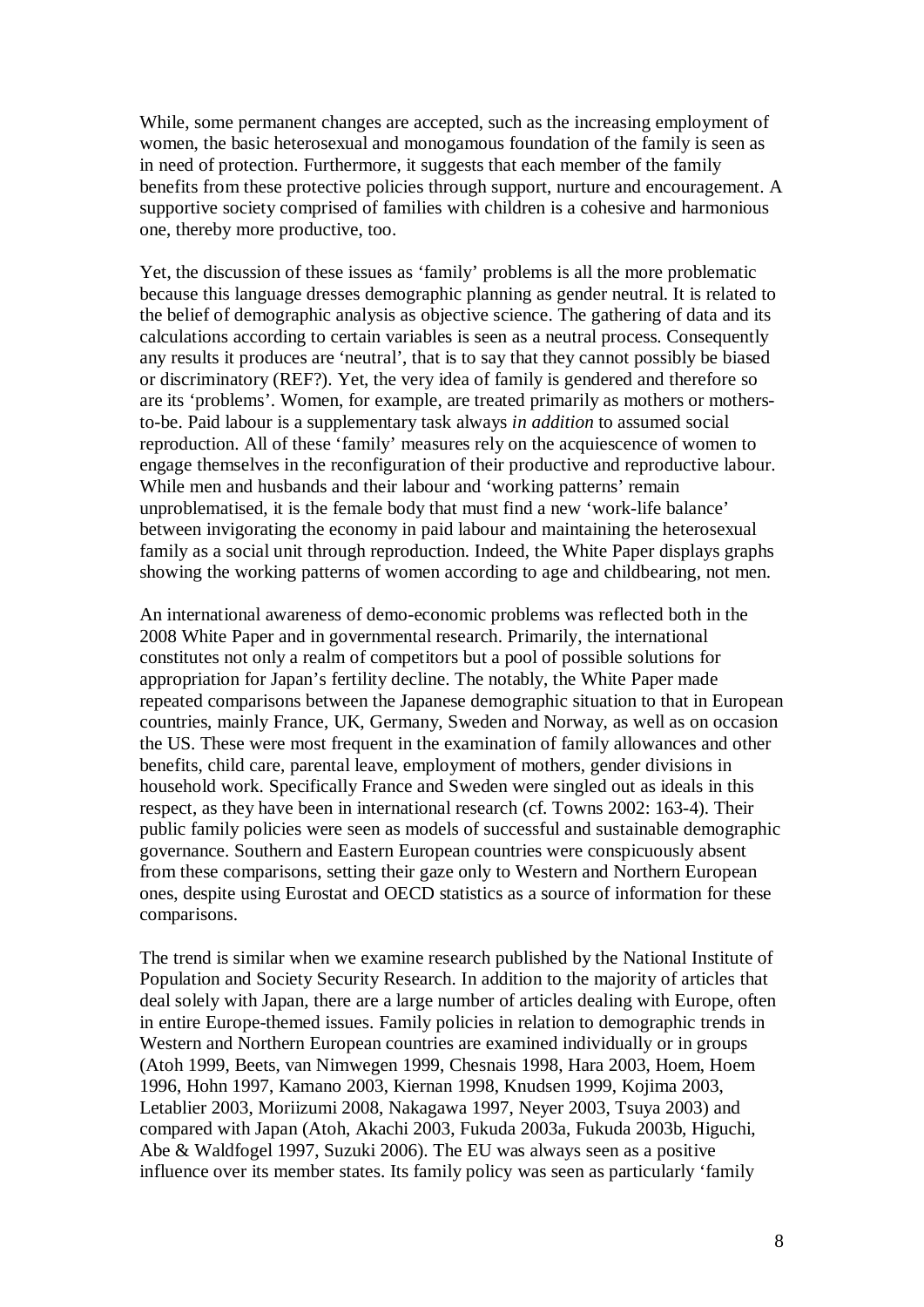friendly' (Fukuda 2003a: 33-7). In particular, its goals to 'increase women's employment and public childcare' were seen as 'a first step to put the debate about women's care work, women's employment, family policies and fertility development in Europe onto a new basis' (Neyer 2003: 69). This does not mean that the EU member states were seen as homogenous. On the contrary, the EU is treated as a union of demographically and culturally diverse states, but with certain regional trends, each of which was of interest in one respect or another for Japanese purposes, with the distinct exception of Eastern Europe<sup>3</sup>.

Southern European countries were therefore examined to compare with Japan as to determine the causes of low fertility and how to best avoid the deterioration of an already bleak demographic situation. Southern European countries, usually Italy, Spain and Portugal were also addressed, but separately in their own articles, specifically in terms of 'lowest-low fertility' (Billari 2008, Nishioka 2003a, Nishioka 2003b). In these articles, Japan and Southern European countries shared particular socio-cultural characteristics that made them susceptible to drastically low fertility rates. These were namely familialistic 'strong family' attitudes, low gender equality, and a correspondingly low compatibility between work and family life for women. The EU was seen as a positive influence also on Southern European countries, but their individual socio-cultural contexts constituted challenges for adjustment into the EU framework. Japan, however, was seen as having even greater gender role differences and stronger traditional values, binding a strong moral understanding of marriage and childbirth. The article concluded with a call for the development of measures for work-life balance and gender equality, with the threat of fertility lower than those of Southern European countries if this is not done as soon as possible (Nishioka 2003b: 280). While this was authored by a Japanese writer, an Italian author in another article, examining Spain and Italy and came to the conclusion that changing societal attitudes was significant in the long term, but that 'replacement migration… seems to be an inevitable avenue for all countries who have experienced lowest-low fertility, if they want to avoid the quick changes on working-age population that are an immediate consequence of extremely low birth rates' (Billari 2008: 16).

This draws attention to an area of particular *dis*comfort when addressing Europe. The EU's family policies were admired and its most successful states were seen as models for appropriation. The same cannot be said for the issue of international migration, which proved to be difficult to engage with critically. Articles that discuss migration as a solution refer either only to Europe (e.g. Beets, van Nimwegen 1999, Billari 2008) or they aimed to provide forecasts, such as somewhat ominous assessments of the economic potential of Japanese Brazilians (Chitose 2006, Kojima 2004, Takenoshita  $2006$ <sup>4</sup>. The only article to actively advocate migration policies as a

 $3$  This might be explained by the accession of Eastern European countries into the EU in 2004, relatively late in respect to the time frame set in this study. Eastern European states were either still outside the EU or recently acceded members, with little or no EU research material available on them when these articles were written.

<sup>&</sup>lt;sup>4</sup> These articles about Japanese Brazilians either compare them to Chinese 'professional' migrants to predict their earning potential, or examine their access to health insurance in relation to employment (Chitose 2006, Kojima 2004, Takenoshita 2006). Also, marriages between Muslim men and Japanese women are examined with a focus on the proximities of the marriage and labour markets, in other words, marriages of convenience (Kojima 2006). Immigration is therefore always seen as bringing problems, rather than solving them.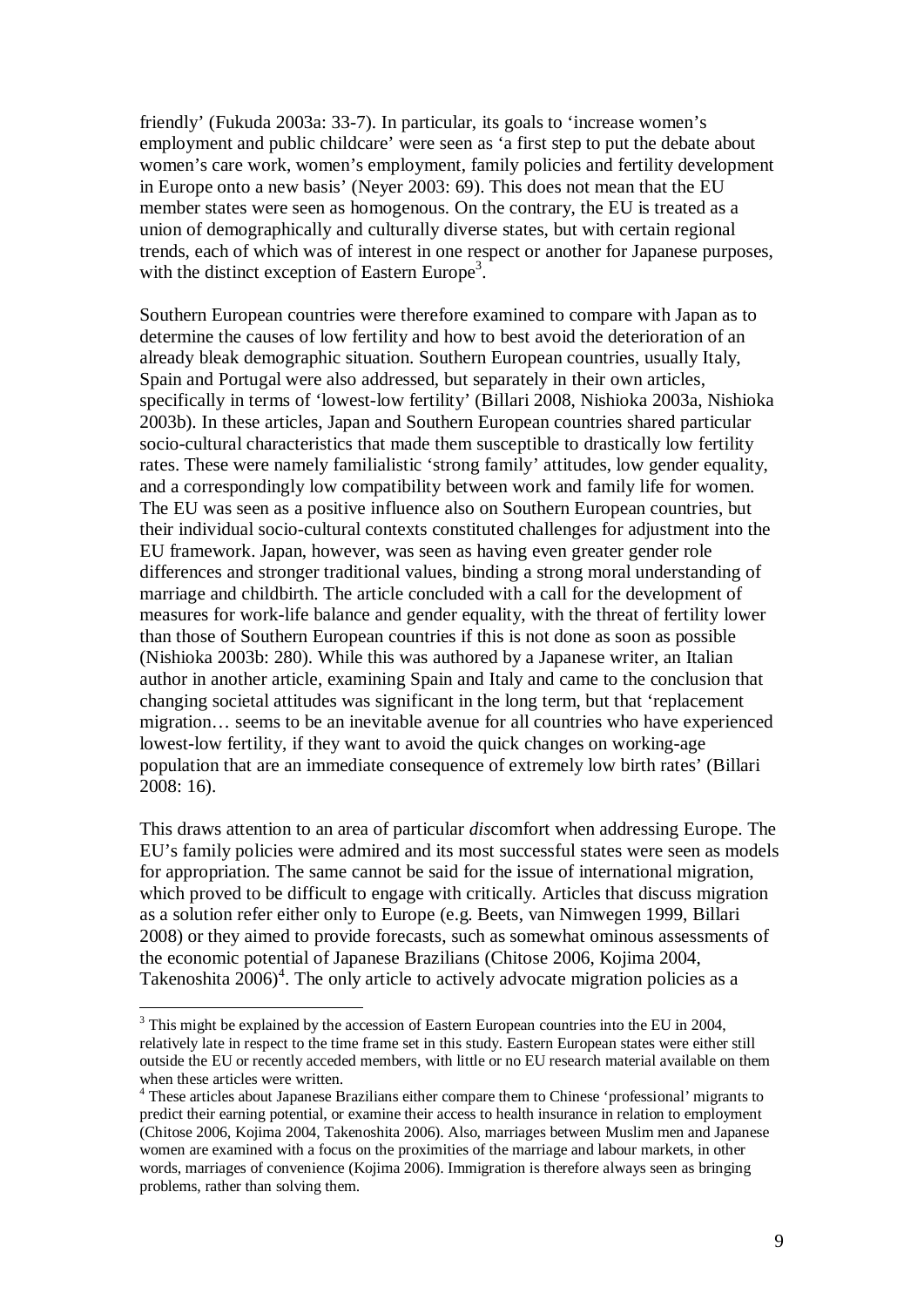solution to Japan's declining fertility was written by a non-Japanese researcher, for whom his non-Japaneseness apparently presents a problem. 'What are the appropriate levels and characteristics of international migration to Japan?', asks Teitelbaum;

> Fundamentally, these are questions of societal values rather than scientific analysis, and hence can be assessed only by Japanese leaders supported by sophisticated understanding of the measurement, implications and alternatives involved. Advice on such matters from outside is inappropriate, and in any case unlikely to be well-informed, since the appropriate answers also require nuanced and subtle understanding of the complexities of Japanese society and values (Teitelbaum 2004: 36-7).

The question of international migration was framed as a matter of 'societal values' and therefore somehow special that cannot be answered by scientific analysis. Japanese nationals as 'insiders' are the only suitable group of people that can address the issue as they have a special understanding of what is at stake. Perhaps it is the difficulty of a non-Japanese addressing a Japanese audience here that is most apparent. Earlier in his article, Teitelbaum discussed openly the nationalist sentiments in demographic debates in Europe (Teitelbaum 2004: 34), but the possibilities of such features are not brought up in the Japanese context. Instead, Teitelbaum by humbling himself as an 'outsider [to be] forgiven' and referring to 'quantitative realism', Teitelbaum 'offer[ed] some thoughts as to how responses to such questions might be approached' (Teitelbaum 2004: 37). He thereby proceeded to refer to the globally normative level, UN *Replacement Migration* report, to advocate large-scale immigration as a policy response that 'would produce rapid changes in demographic composition if Japanese fertility rates were to remain at recent lows' (Teitelbaum 2004: 37).

It is in this uneasiness that the discursive limits in the examination of Europe become apparent. This was conveyed in the vague and contradictory discourses of the uniqueness of the Japanese self. In effect, the question of whether or not Japan could 'learn' from Europe was a problem in itself as Japanese society was regarded as special and unique by some Japanese researchers (Suzuki 2006). On the other hand, comparisons between Japan and Europe were made anyway, and with Southern European countries in particular, from which Japan could learn to adapt its constraining traditional values (Nishioka 2003b). Finally, Japanese researchers distanced themselves from the historical legacy of population control, whereas European researchers discussed it openly and challenged it.

An interesting example of the first point is an article by Toru Suzuki (2006), who took a self-professed 'cultural deterministic view on fertility', seeing cultural factors as the main drivers of fertility change. He claims the failures of Japanese pronatalist policies stem from 'cultural features, not governmental effects'. Because Japanese family patterns are so resilient to policy intervention, it is likely that Japanese lowest-low fertility will last longer and fall further than that of its European forerunners (Suzuki 2006: 16). According to Suzuki, the European 'weak' family is deeply rooted in the pre-industrial era, in the Reformation, when marriage was transformed into a civil contract, enhancing women's social position and lowering paternal authority. Therefore, 'gender equity and compatibility between wife's work and childcare in today's moderately low fertility countries have a long historical background' (Suzuki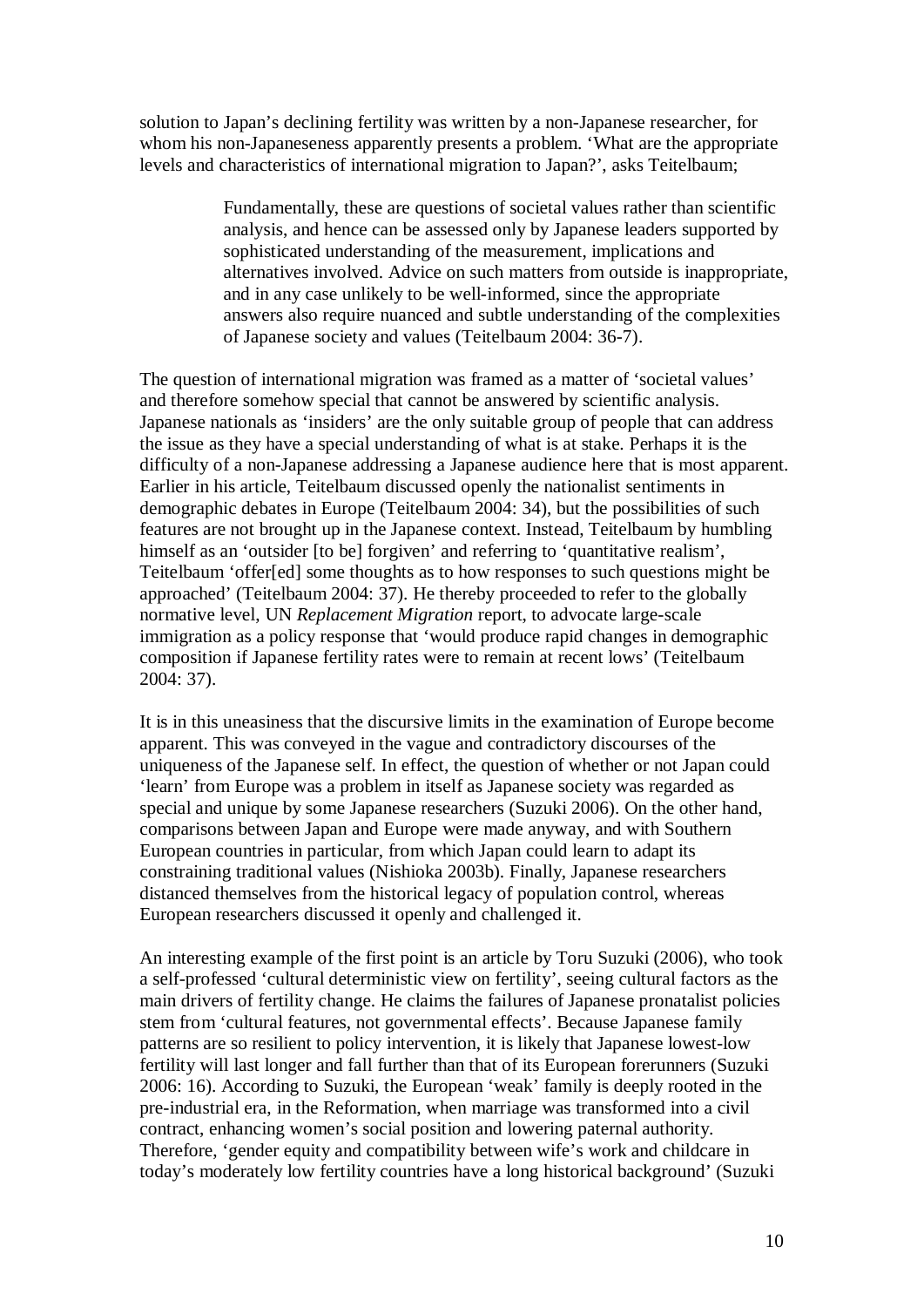2006: 15). These claims are problematic on several counts. Feminist social contract critique has long claimed the opposite, that the notion of the social contract actually institutionalised women's subservience (Okin 1979, Pateman 1988). A Foucauldian perspective would argue that it marked a turn in gendered governmentality (**REF**). Such an approach also demeans if not silences the struggles of previous feminist movements, as well as the broad range of feminist critique in academia today. Suzuki's conclusion reflects a conservative derision for so-called 'weak' family patterns, which he articulates as cohabitation and extramarital births. For example, in interpreting economic support for single mothers as not just support but active *promotion* of extramarital births, Suzuki effectively closes off the possibility to recognise that non-normative family forms exist in Japanaese society and consequently also the stigma that still marks single women, for example, in contemporary Japan (Hertog 2008, Holloway et al. 2006, Iwata 2007, Kambara 2007). It is therefore perhaps no surprise that Suzuki saw gender equality as 'a widely accepted political goal', but one strongly tied to the support of women's ability to work and rear children, as opposed to rights, for example, as 'it would be difficult to catch up with Western-Northern Europe, which as a long historical background' in it.

In evaluating whether or not it is worth looking at Europe and therefore whether or not Japan and the EU are comparable, Nobutaka (2003) took a more accommodating perspective. He argued that over the last hundred years or so, Japanese has adopted many features derived from the West, resulting in a hybrid welfare system that combines 'traditional familialistic and postwar liberalist elements' (Fukuda 2003a: 31). Like Suzuki, he believed the main causes for differences were grounded in cultural traditions and norms, seen as 'indigenous and endogenous' therefore distinct from European countries 'irrespective of economic and demographic convergence' (Fukuda 2003a: 31). The two regions were nonetheless seen as comparable as the matter was acknowledged, then dropped thereafter in proceeding to the comparative analysis. Problematic, however, was the view of certain social structures in Japan as being somehow inherent and static. Again, cultural differences were used to explain divergences with Europe, but such claims of intrinsic nature block out possibilities for challenging certain social structures, such as gendered ones, by signing them off as 'innate' cultural features.

The final area of discursive tension was one of the legitimacy of demographic policy. Tensions and discomfort with historical past were recalled. Significantly, these tensions were brought up by non-Japanese researchers in relation to non-Japanese (i.e. European or Chinese) history, but never Japanese. Japanese researchers stood out in their silence on the issue. The first approach was the tie to the pronatalism of Nazis, fascists, and the Soviet Union to a broader historical consistency in pronatalist policy. This also shed light on the 'relative quiet' in West and unified Germany due to the Nazi's rigorous pronatalism that 'somewhat compromised' the discipline of demography itself (Teitelbaum 2004: 29-30). Another approach articulated more concretely that population policy is 'oversimplified' by many intellectuals as a policy of dictatorship or imperialism, pointing out that 'pronatalist policies were implemented by both "rightist" (Hitler, Franco, Mussolini, etc.) and "leftist" dictators (Stalin, Ceaucescu, Honecker, etc.) at a time characterised by the scarcity of democracies, but pronatalist policies were also launched in democracies like France and Sweden' (Chesnais 1998: 97). The same goes for antinatalist policies, pointing to a developing countries from regime to regime, with contemporary China as 'the most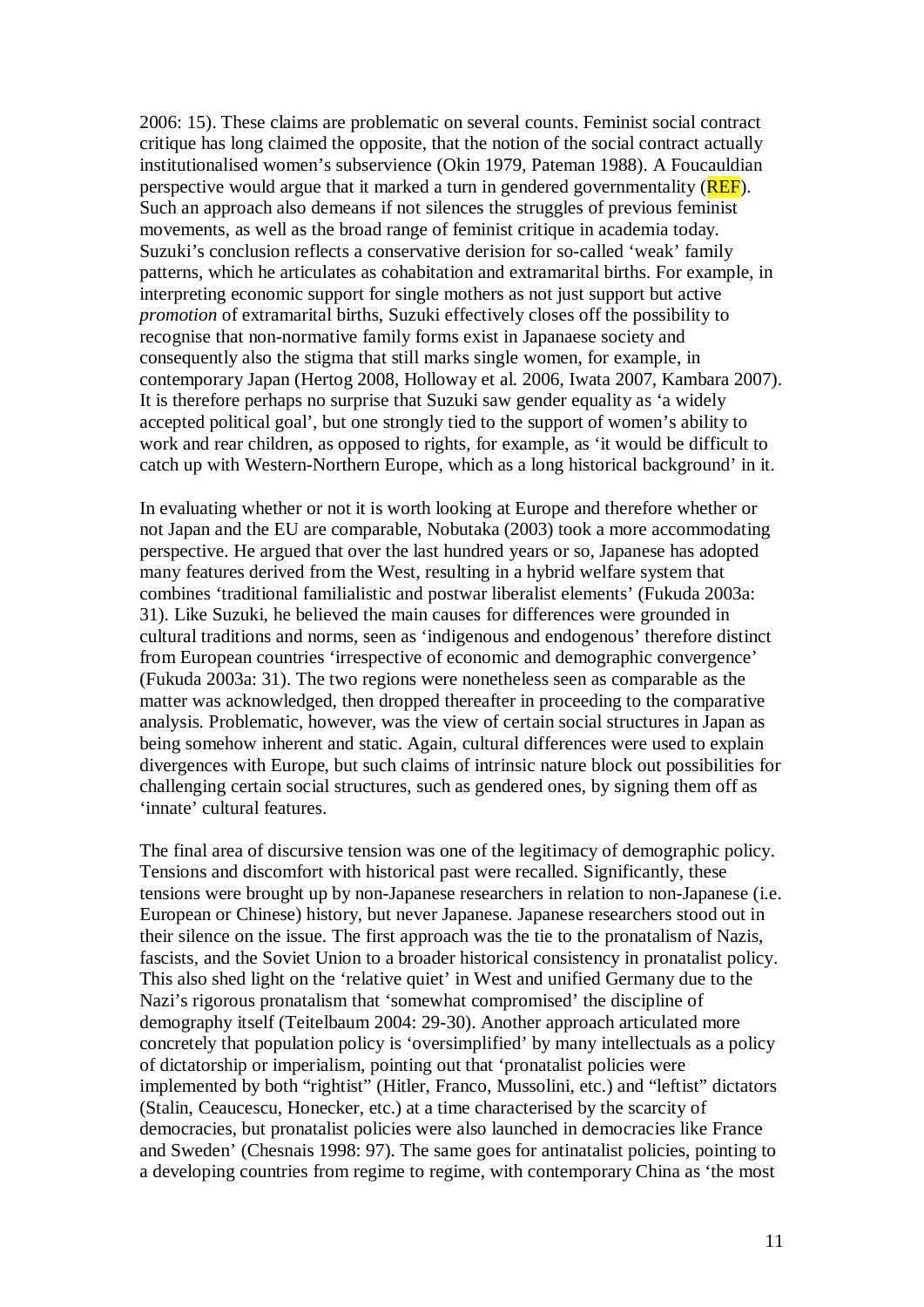extreme case'. Chesnais claims that population policy, whether pro or antinatalist, is possible in a pluralistic democracy on the terms that '(1) it is given financial and political priority, and (2) it is built in accordance with social demand… If adapted to the needs of parents and well explained to citizens, such a policy is likely to become popular' (Chesnais 1998: 97-8). The latter justification is an eerily coercive, and unintentionally captures the nature of the neoliberal governmentality in question; one where economic demands are so closely fused in with the notion of societal wellbeing that the two appear inseparable and necessary. The final author confirms the need to avoid openly pronatalist population policy, as 'in most European countries overt population policy measures would meet resistance rather than acclamation among the population' (Neyer 2003: 49). Reference is made to campaign and slogans in Austria and Germany that had to be withdrawn due to unfavourable public reactions. Instead, family policy is 'a viable means of encouraging childbearing' (ibid).

As mentioned, these concerns were all voiced by non-Japanese, most likely European researchers. The silence of Japanese scholars on the issue is striking, yet if one was to look beyond the defined corpus of this study but still within the NIPSSR, a surprising reference to such debates can be found in the NIPSSR's 2003 report on 'Child Policies in Japan'. Here, the stance is taken that the Japanese government's policy is not explicitly pronatalist, because it is a matter of choice to have children, and because 'the Japanese public is also sensitive to the government stance toward low fertility because of historical reasons' (NIPSSR 2003: 13). In an unexpectedly astonishing footnote, it is clarified that before the Second World War, the Japanese government pursued a 'strong pronatalist policy to supply future man power for military purposes' (NIPSSR 2003: 21). A cross-reference is also made to the Austrian and German cases mentioned in Neyer's (2003) article, discussed above. Explicit distance is taken form the stigma of this legacy and the terms for the legitimacy of contemporary 'government intervention' are strictly defined in terms of a 'social environment [that] is not supportive enough for women, men and couples to have children even though they wish to have one'. The government therefore does not want to define its demographic policy as a pronatalist one, but as 'a part of a welfare policy that aims [for an] environment more supportive if families with children' (NIPSSR 2003: 13).

Although this is an interesting matter that deserves further attention, it the purpose of this paper limited to drawing attention to this silence. The non-articulation of the historical legacy must be interpreted in the realm of power relations in demographic discourse. It does not mean that the historical legacy is not important or somehow prediscursive, but rather that its articulation is rendered impossible because of the implications it has on broader societal and political norms, from the notion of Japanese uniqueness to the very possibilities of articulation of a demographic discourse. It is at this moment when attention to gender becomes ever more significant. For, the only point of discursive consensus between these documents is in the question of the gendered restructuring of re/productive labour labour in heterosexual relationships (cf. Bedford 2005, Bedford 2007). 'Family policy' constitutes the main policy approach to declining fertility, which mainly involves the restructuring of women's productive and reproductive labour. Gender equality itself is not addressed as an explicit policy field, yet this is the framework that provides demographic policy with its legitimacy, its normative acceptability as justification for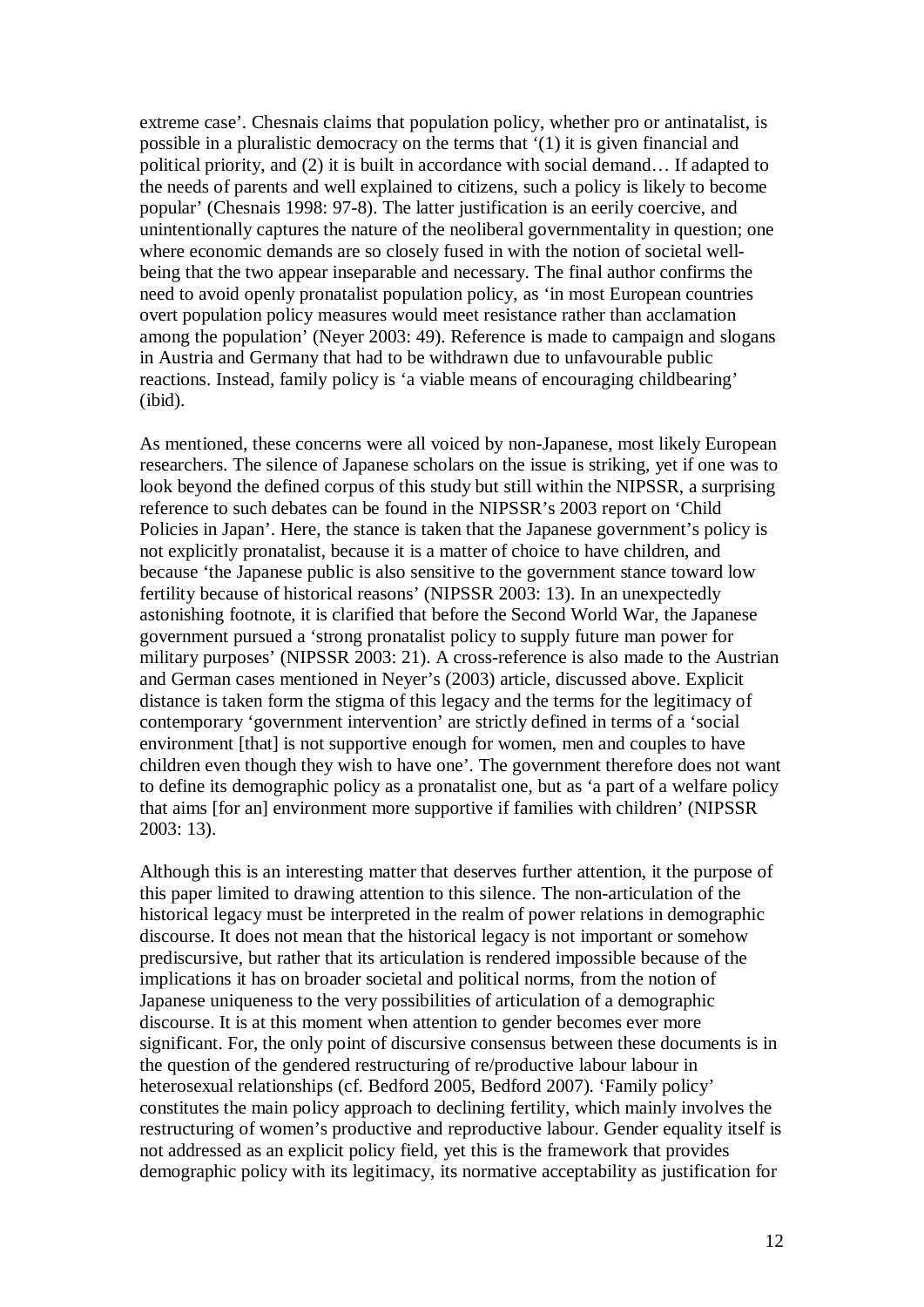governmental invention into the organisation of individual lives. 'Family policy' is not equivalent to 'gender equality policy'. Rather, 'gender equality' is the normative political ideal that validates the implementation of 'family policy'. In this respect, we find that demographic researchers see feminist research as valuable material for the framework it can provide 'for reviewing European family policies with the aim to trace their potential effects on fertility' (Neyer 2003: 54-5). Another article concurs that 'feminism and pronatalism work together' because 'in feminist societies like those in Scandinavia, the fertility rate is not as depressed as it is in the sexist societies of Southern Europe' (Chesnais 1998: 96). Clearly, Japanese and Western researchers examined here have very different ways of understanding the terms 'feminist' and 'gender equality' (cf. Suzuki 2006). In both cases, however, they are seen as positive and legitimate ways of addressing the problem of declining fertility.

One might therefore summarize Japan's relationship towards the EU as follows. Japan sees Europe very much through the EU, whose regulation of family policies has a positive influence on member states fertility rates. Clear divisions are made between states and the purposes for studying them. Northern and Western Europe are seen as models with successful family policies. By contrast, Southern European countries are seen as most similar to Japan, as traditionalistic familialist societies resulting in exceptionally low fertility. They define what *not* to do and how *not* to end up. There are some hints of tensions pertaining to the issue of Japanese culture and its place in demographic policy. An attachment to ideas of something intrinsic in the Japanese culture is alluded to, but never explicated. That Europe is so frequently examined and compared in relation to Japan at all suggests a belief that Japanese social structures *are* flexible. In fact, the concern, however uncertain, for 'endogenous' Japanese values is more instrumental in maintaining the notion of Japanese uniqueness than actually arguing for or against it. The silence on the matter of historical legacy is also an exercise of power, silencing that which cannot be spoken, as its articulation would be too problematic, as it already is for Western researchers publishing at the NIPSSR. That which is spoken, however, has a justificatory and legitimising power on demographic policy.

### **Mainstreaming Equality into the EU's Demographic Future**

Like Japan, the discussion in demographic policy in the EU is primarily defensive, of how to maintain stability and competitiveness within ones borders. However the defining difference in how the EC constructed its policy approach was characterised by diversity in both its projection of political geography, social structures and policy solutions. The demographic 'problem' was not primarily a challenge, but an 'opportunity' (REF) that could contribute to the EU and its Member States in various ways. But, for this to be possible required the introduction of new ideas and categories with which to innovate demographic policy solutions.

First of all, declining fertility was seen something that happens at and must be addressed from various political levels; the national, regional, local and the European (European Commission 2006: 3), and reaching the international through immigration. Second, in these documents the EC did not look outside its borders for possible solutions, not even to Japan, even though this is one of the few non-EU industrialised countries that is also experiencing declining fertility. When Japan was mentioned it was in the intermittent inclusion of OECD comparisons of demographic projections.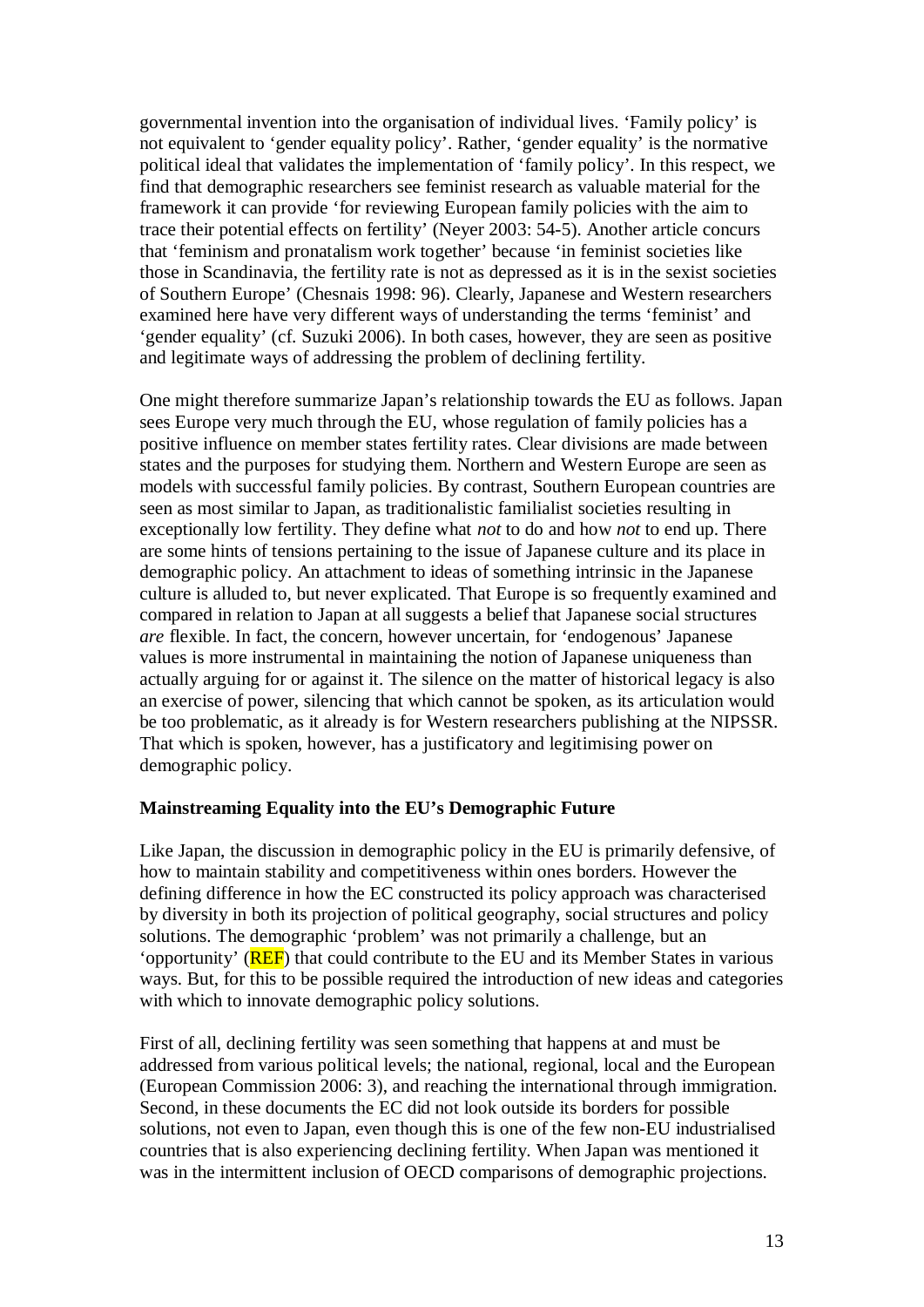Instead of searching for solutions or dialogue with non-EU sates, its extra-territorial explanations were formative of the position and purpose of the EU in the world system. This involved mapping out the declining fertility in other large or rising economies such as China and India, and the continuance of high fertility rates in Africa and the US, attributed to high immigration and high fertility rates in the latter (European Commission 2007b: 45-7). Europe's immediate geographical neighbours, such as North Africa and the Middle East were also of interest. Growing and productive labour markets elsewhere were seen as profitable investment opportunities for Europeans. But, the combination of high fertility and slow development were possible causes of instability in these countries and could increase the pressure to emigrate to Europe – which would be a threat to Europe (European Commission 2006: 4). This cartographical construction of political geography locates the EU at the centre of movements in global population, a position that becomes ever more apparent when discussing international migration.

For the time being, however, it will suffice to focus on the EU seeing the self as a model. The variations and divergences within the self, often between north and south or east and west, were compared 'to identify the most efficient family policies', taking into account that countries define their objectives differently as well (European Commission 2007a: 5). Again, instead of seeing differences as a burden, it was an opportunity to conduct 'international comparisons' (i.e. comparisons between EU Member States) on the effectiveness of various policy mixes (European Commission 2007b: 72). The conclusions of these comparisons were repeatedly twofold in favour of greater gender equality and migration. Countries that had engaged extensively with gender mainstreaming in public policy and in the private sector were observed to have both high fertility and high levels of female employment (European Commission 2007a: 5). The EC also looked for examples of successful migration from within its borders. Spain and Ireland were held as exemplary of the rapid economic growth resultant of considerable internal and external migration in the EU (European Commission 2007b: 13). The individual Member States were united in the pursuit of these two objectives as EU policy under the Lisbon Strategy.

The implementation of the Lisbon Strategy was seen as essential for the employment of certain groups of people, especially women and the elderly, for 'a more productive and dynamic Europe' (European Commission 2006: 10) through 'innovation and productivity' (European Commission 2005: 2). It was taken as the main framework for 'innovative measures to support the [fertility] rate and judicious use of immigration [so that] Europe can create new opportunities for investment, consumption and creation of wealth' (European Commission 2005: 10). In the 2007 Communication 'Promoting solidarity between the generations', the follow-up to the first 2005 Green Paper, the EC clarified gender equality and the reconciliation of work and family life were 'key conditions' to meet demographic challenges (European Commission 2007a: 3). The Lisbon Strategy offered a framework for this through 'the promotion of equal opportunities and in particular through a better reconciliation of work and private/family life which contributes to female labour force participation' (European Commission 2007a: 5-6). Also the 2006 European Pact for Gender Equality, the Barcelona target for access to childcare, and the Commission's Gender Equality Roadmap were seen specifically as tools to 'meet the demographic challenge' and to help achieve the goals of the Lisbon Strategy and the European Employment Strategy. Reference was also made to infertility as 'biological obstacles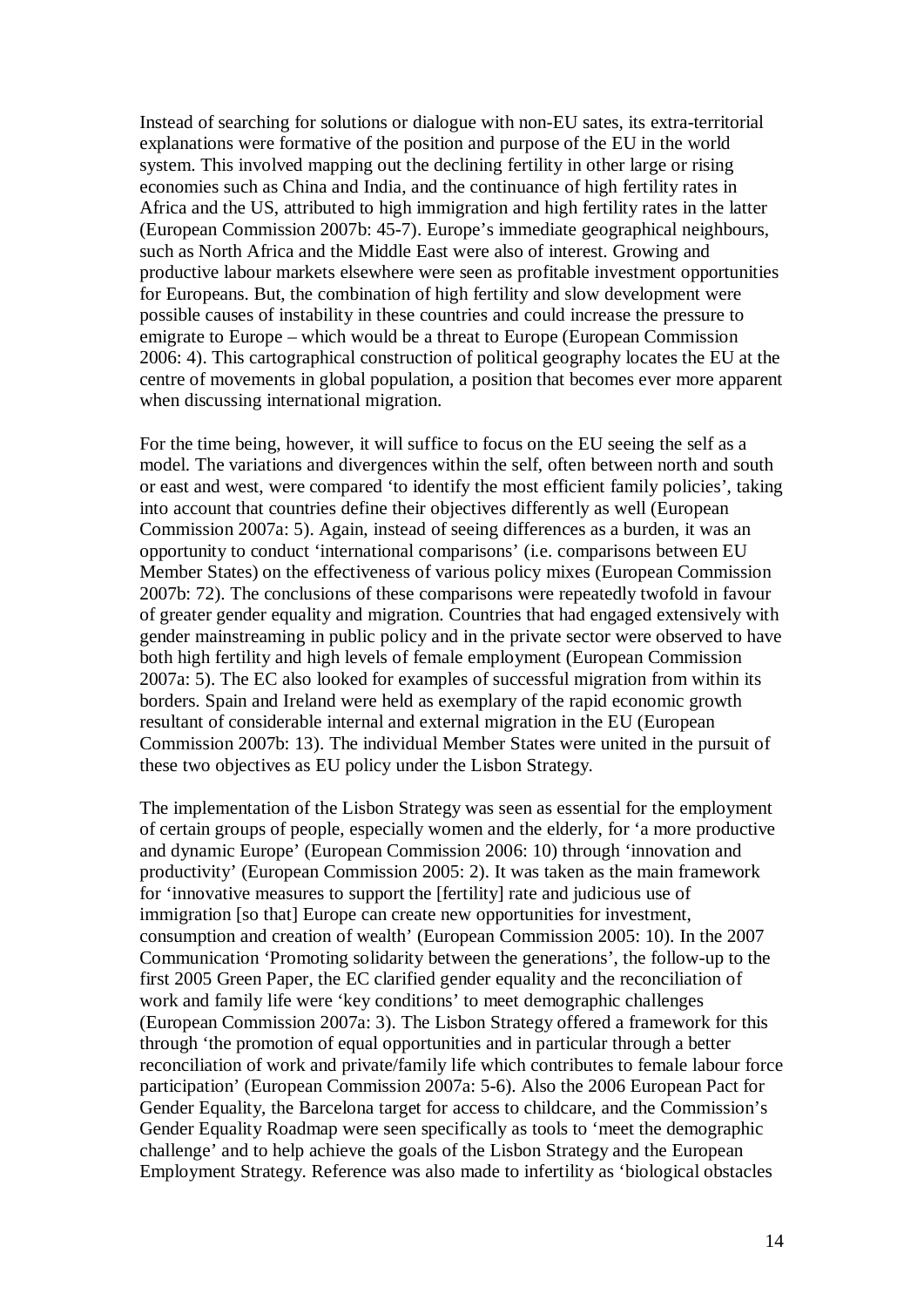to fertility', whereby the availability of infertility treatments was also seen a potential area of demographic policy relevance. (European Commission 2007b: 10-1, 75, 87)

Greater gender equality was seen as the way to enable people to have as many children as they wish, assuming that people generally want to have more children than they are able to have at present. It would also enable an increase in female labour participation to replace a retiring male workforce, help bear the fiscal welfare consequences of ageing and nourish labour markets with their special skills (cf. Rubery 2005: 7). Public policies promoting gender equality and the reconciliation of work and care were seen as the most successful in this respect. Previously in the 1980s, the correlation between fertility and female labour force participation had been negative, but now it was observed that 'greater gender equality' (i.e. childcare, parental leave for men and women, flexible working hours) 'seems to be conductive to increasing both female labour force participation and fertility'. Gender equality was therefore a simultaneous solution to two crucial demographic problems packaged in one. Gender equality was equated with 'reconciliation'. It was in Member States where reconciliation of work and family life has been less successful that tended to have lowest-low fertility and small increases in female employment. It is therefore a question of each Member State finding the right 'successful policy mix' for itself to enable 'reconciliation' (European Commission 2007b: 75).

Feminists have been critical of the EU's problematic equation of 'reconciliation' with 'gender equality'. First of all, the concept of reconciliation gained a central place only when broached in employment policy, escaping or at best taking advantage of gender equality policy discourse. Leaving aside problems like the sharing of domestic tasks, the emphasis was placed on creating a flexible and productive workforce where men and women balance their mutually exclusive professional and family obligations, as opposed to challenging conventional gender divisions of labour (Stratigaki 2004: 38, 42, Woehl 2008: 71). In effect, attention to gender inequalities was minimised, whereas the possibilities of investment and human capital through reconciliation and women's employment moved to the forefront (Jenson 2008: 142). This explains why, as in other EU family policy documents (Lombardo, Meier 2006: 157-8), references to men and the sharing of household duties remained vague and inconsistent. Indeed, repetitive references to 'the quality of family life' (European Commission 2007a: 3) do not aim to support equality, but rather to protect particular forms of family and its stereotyped gender subjectivities (Stratigaki 2004: 46).

This logic of equality at the EU level does not differ to a great extent from that exercised in Japanese demographic policy, a hint at the discursive interactions of the globalisation of demographic discourse. Yet, there is one marked difference, that is that gender equality in the EU is essentially a matter of gender mainstreaming. In identifying the main demographic policies of the EU, the 2005 Green Paper termed it as 'respecting the principle of equality between men and women and taking this dimension into account in all the Union's policies ("gender mainstreaming")'. Gender mainstreaming, it added, is a set of 'measures to help achieve a better work/life balance [and therefore] play a vital role in raising the employment rate' (European Commission 2005: 13). It was essential to mainstream gender into a broad range of policy areas for successful reconciliation to ensure economic growth.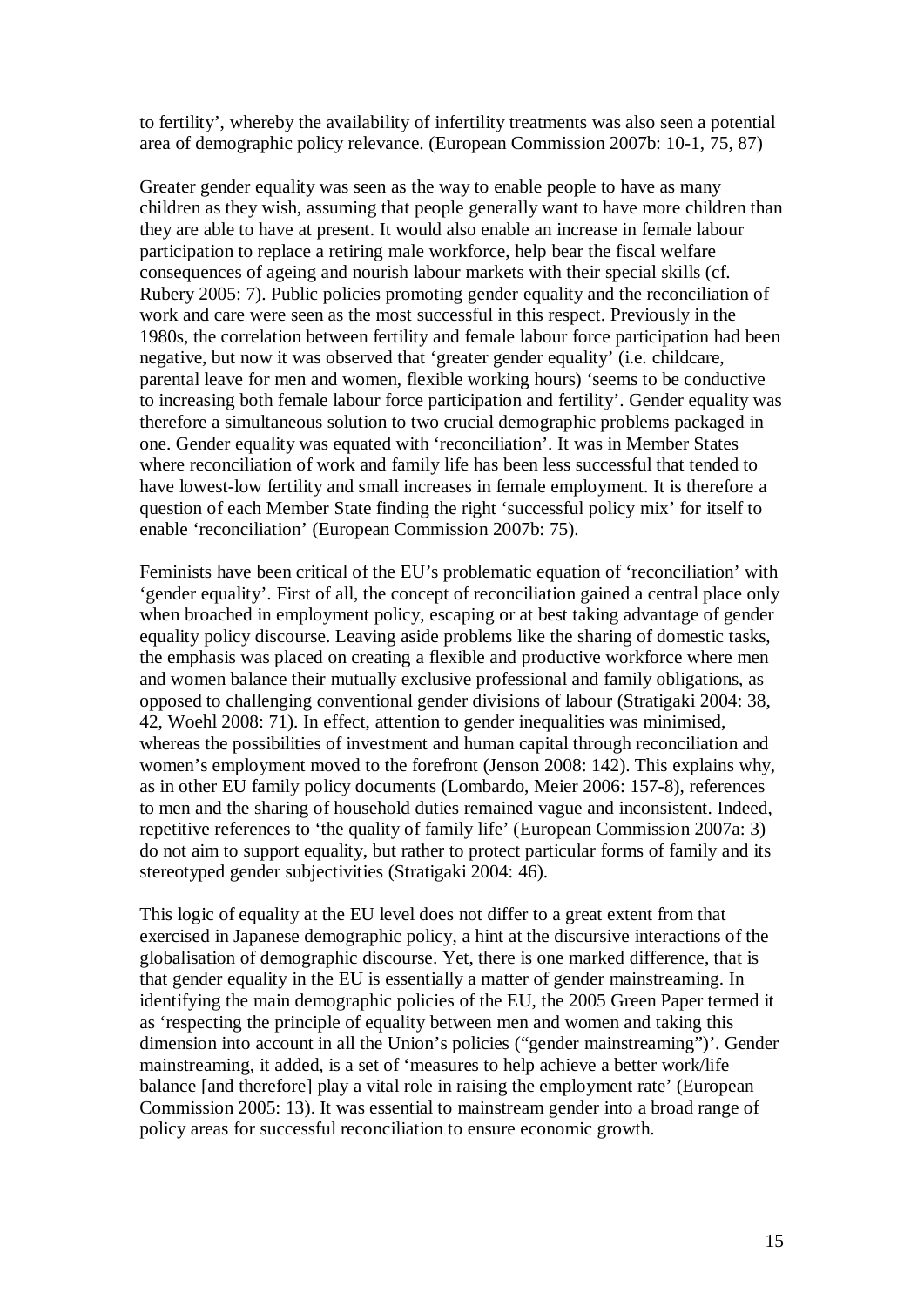Here we find the tension identified by several feminists between gender mainstreaming as a feminist goal as opposed to a neoliberal means for efficiency. Feminist discourses of mainstreaming aims to question claims of gender neutrality, while neoliberal techniques of power instil it with the impartiality of governance by numbers (True 2003: 371, Teghtsoonian 2004: 279, Squires 2007:138-43, Bacchi, Eveline 2003: 104-5). As Lombardo has argued, the EU's gender mainstreaming discourse in its family policy documents effectively lacked any feminist definition (Lombardo, Meier 2006: 160). The feminist meaning of gender mainstreaming was shifted and replaced by market-oriented reasonings of utility, efficiency and productivity. This is in line with previous feminist research arguing that gender mainstreaming has only been put into use in areas where gender equality coincided with other, mainly economic priorities in the EU (Stratigaki 2005: 166). Therefore, with the EC's demographic logic, captured in statements like 'never in history has there been economic growth without population growth' (European Commission 2005: 5), gender mainstreaming enters the discourse as facilitative of both as a technology of governance and self-governance.

There remains, however, another issue which is absent from the Japanese context, and that is the issue of migration, which European researchers touched upon but did not elaborate on its logic other than its necessity as 'replacement migration'. The question of migration in the EU was not so straightforward however, but was characterised by particular notions of who and what kinds of people should be admitted into the EU and on what grounds.

First of all, increasing fertility was seen as the first and ideal demographic solution, but insufficient by itself as it would take at least two decades to even out the burdensome generational differences (European Commission 2007b: 87). Migration was observed to have had a positive effect on economic growth and had 'become vital to ensure population growth' in certain Member States (European Commission 2005: 2). Research of both the OECD and the UN, therefore international normative authorities, were referred to as recommending migration to address labour shortages (European Commission 2008: 25). Despite the explicit advocacy of migration and the belief in its necessary and 'crucial role in solving future labour market shortages' (European Commission 2007b: 30), it was not believed that it would it would have a definitive overall impact. The 'truly massive and increasing flows of young migrants' that UN scenario calculations indicate would be required to halt population ageing was, without further explanation, not a viable solution, concluding that 'clearly, increased immigration cannot prevent ageing, but it can realistically contribute to alleviating labour market bottlenecks'. The UN recommendation on replacement migration showed that immigration could stop population ageing, but the outright rejection of this option showed that such numbers of migrants were not desirable. Instead, migration was a solution to alleviate labour shortages, rather than end them. As such, 'gender equality' was given priority. International migration was after all seen as 'the most volatile demographic process'; unpredictable, unreliable and difficult to monitor, in addition to the potential dangers of instabilities in countries of origin and dissatisfaction among European citizens (European Commission 2008: 5).

The reproductive productivity of migrant women also received some attention in this respect. With reference to EU and UN data, Hispanic, non-Hispanic, Mexican and Turkish women amongst others became objects of interest in trying to determine if the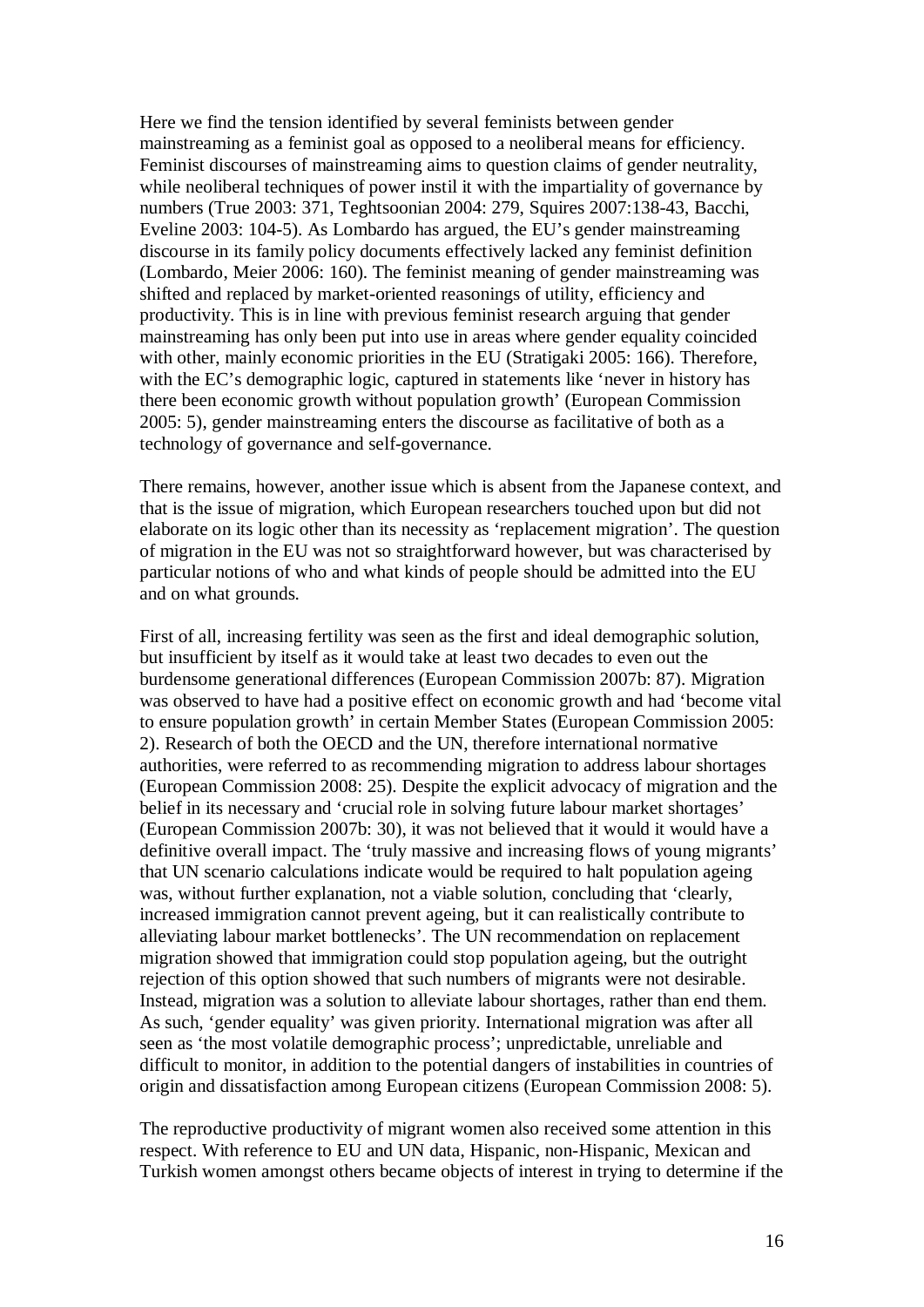presence of migrants in a country yield higher overall fertility levels (European Commission 2008: 27). The conclusion accorded with the need to focus on mainstreaming gender in the EU, stating that 'although migrant groups on average have higher fertility than native born population, the impact of this on the national fertility level is usually overestimated', especially as succeeding generations take on the fertility behaviour of their host/new national country.

The way in which migrants and their labour was understood reflected the tension in the appropriation of migration as a demographic solution. Immigrants, like European women, were seen as 'unlocked potential' or untapped resources that needed to integrated into the European labour market (European Commission 2007b: 109). This included both skilled and unskilled labour, and internal and external migration (European Commission 2006: 11). Here the EU was again placed cartographically at the centre of world political geography. Europe was seen as an attractive migration destination, so much so that the management of migration was 'a difficult balancing act between openness and control and searching for a proper mix of selected and nonselected migrants'(European Commission 2008: 25). Care must be taken in the control of the immigrant influx, not just numerically, but profiling the labour skills and proficiency of individual migrants in terms of their desirability for immigration. A need for more high-skilled migrants was necessary to balance the entry of lowskilled labour, which seemed to flow in without end (European Commission 2007b: 113). Yet, whether high or low-skilled workers, their legal migration and legal employment was essential because this would financially contribute to uphold public pension schemes jeopardised by population ageing (European Commission 2006: 5). Carefully hierarchalised non-European subject positions were thereby produced and endowed with labour functions and purposes.

Bringing gender back into this setting provides for a more nuanced understanding of these subject categories and their problematic assemblage in migration policy discourse. In particular, the mainstreaming of equality into the migration discourse was instilled with neoliberal rationalities of economic governance, whereby it prioritised the rights and needs of certain migrant subjectivities over others. The EC advocated equality and non-discrimination on the basis that immigration was 'only helpful if immigrants and their descendants have equal opportunities for successful integration within the economy and society of their host country' (European Commission 2007b: 113). Equality was a matter of being able to extract labour power, to maximise and channel it into where it is required. It consisted of extending the reach of biopower to migrant populations, normalising them and integrating them by ensuring their capacity for self-governance ( $ref.$  Foucault  $\&$  other research). This was legitimised with an internationalist discourse of human rights, whereby the EU saw it necessary that it actively implement successfully a coherent immigration policy. It was seen as the very role of the EU, 'founded on principles of non-discrimination and the respecting of differences, to inform public opinion and combat prejudice, to identify the real objectives to be overcome and also to point to the riches of diversity' (European Commission 2006: 11). The EU presented itself as a responsible entity that bestows rights on individuals, manages 'diversity' and engages in the public education of tolerance and non-discrimination (European Commission 2008: 6).

When it came to migrant women, they were seen as having 'particular problems' in the labour market as they face 'dual discrimination' because of discrimination on the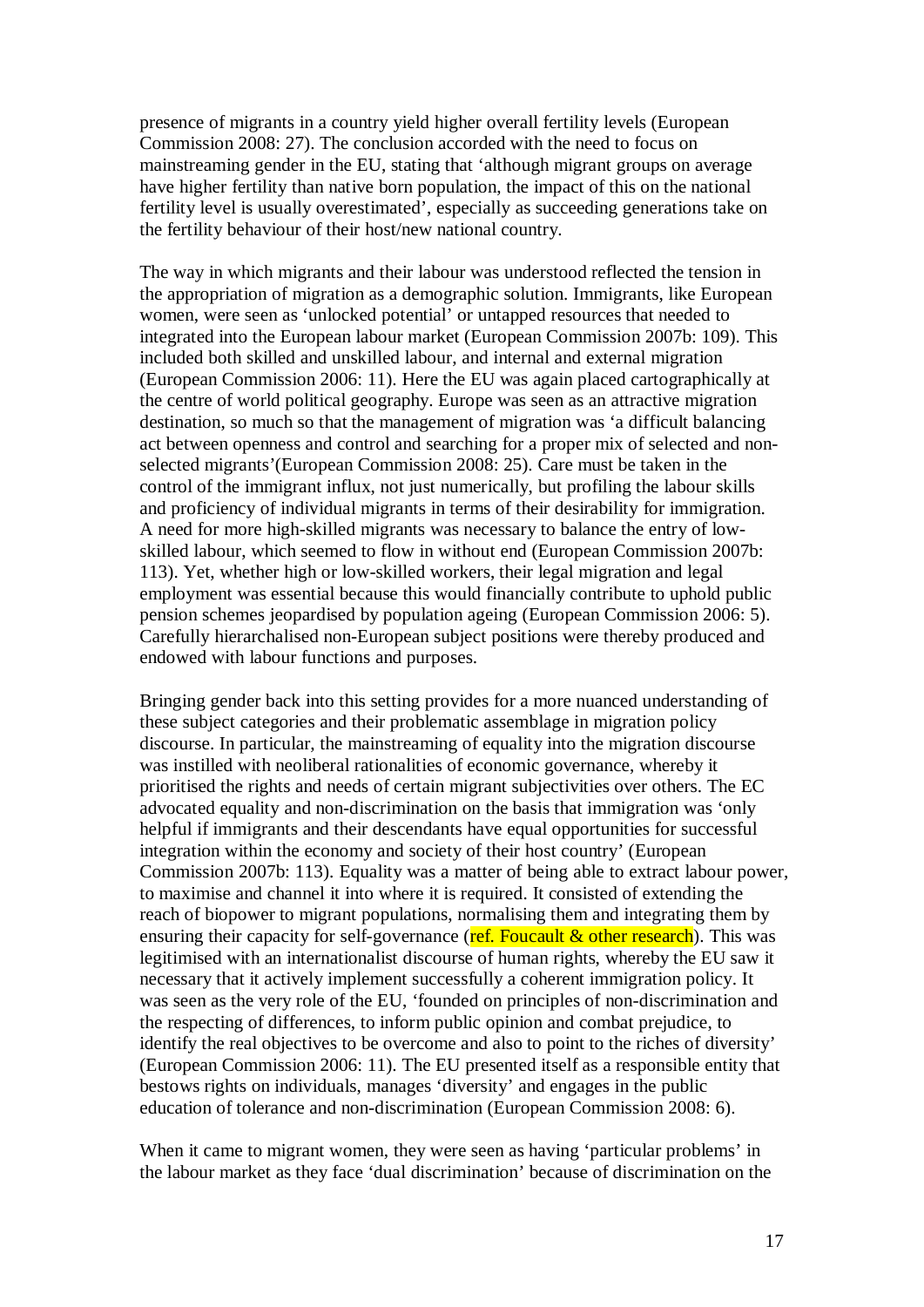basis of both their gender and ethnic origin (European Commission 2007b: 112). Furthermore, because of an observed high employment of 'non-native' women in some countries like Spain and Greece in care work, it was concluded that these countries 'have attracted female workers in particular'. These statements produce an approach to multiple discriminations that effectively withholds the possibility of being critical of sex-segregated labour statistics. To continue to see forms of discrimination as mutually independent and equality as a cumulative technical process as opposed to an understanding of intersectionality that demands a genuinely integrative approach (Squires 2007: 166) is to miss out on the interactions between different subjective categories and their consequences. Feminist research has been highly critical of the blindness of EU documents when it comes to intersectionality, where women feature a homogenous category experientially detached from other cross-cutting dimensions such as race, sexuality or ability (Lombardo, Meier 2006: 158). Because of the normativity of middle and upper-class women's interests, the specific power relations affecting 'other' women like the care workers in question become depoliticised and normalised with language of economic competitiveness. By contrast, feminist research as shown that care workers continue to be a solution to the global economic care problem in the so-called first world that recruits cheap female labour from the third world, forming what are generally termed global care chains (Anderson 2000, Ehrenreich, Hochschild 2003, Peterson 2007).

In sum, the EU's demographic discourse as produced by the EC locates demographic goals within the framework of the Lisbon Agenda is highly self-oriented; the self was mapped geo-politically in terms of demography with its neighbours and other regions. The diversity within the self was an asset in terms of the possibilities it provided for reaching demo-economic goals. At the same time, categories of discrimination were trimmed down or evaporated (such as gender and ethnicity); they were valuable in terms of removing obstacles for the utility maximisation of the re/productive labour of gendered bodies (for example, through 'reconciliation'). Yet, the reach of gender mainstreaming did not extend far beyond the 'reconciliation' of work and home for middle-class European women. Even though international migration was seen as a major solution to declining fertility within the EU, questions of gender and gender equality were suddenly not so important there. Migration and gender equality were therefore kept apart from each other, as separate issues, as separate but interdependent solutions to the labour deficiencies resulting from declining fertility.

### **Transnational demographic interactions: Tensions and spaces for contestation**

As becomes clear from the examination of the documents of the Japanese government and the EC, each produced very different demographic discourses to the extent that they hardly appear comparable. One might say that the EU and its Member States were subject to the gaze of the Japanese demographic institutions that the EC's demographic institutional entities did not return. However, I would argue that there are three discursive happenings that merit attention for the meaning they bring to the demographic discourses of one another. Things 'happen' first, when Japan examines the EU and second, when the EU plans its demographic future. Finally, together they tell us about the problems and tensions involved in the articulation of policy issues. This demands a politicisation of the terms on which these policies are founded, which is what this paper has striven to accomplish.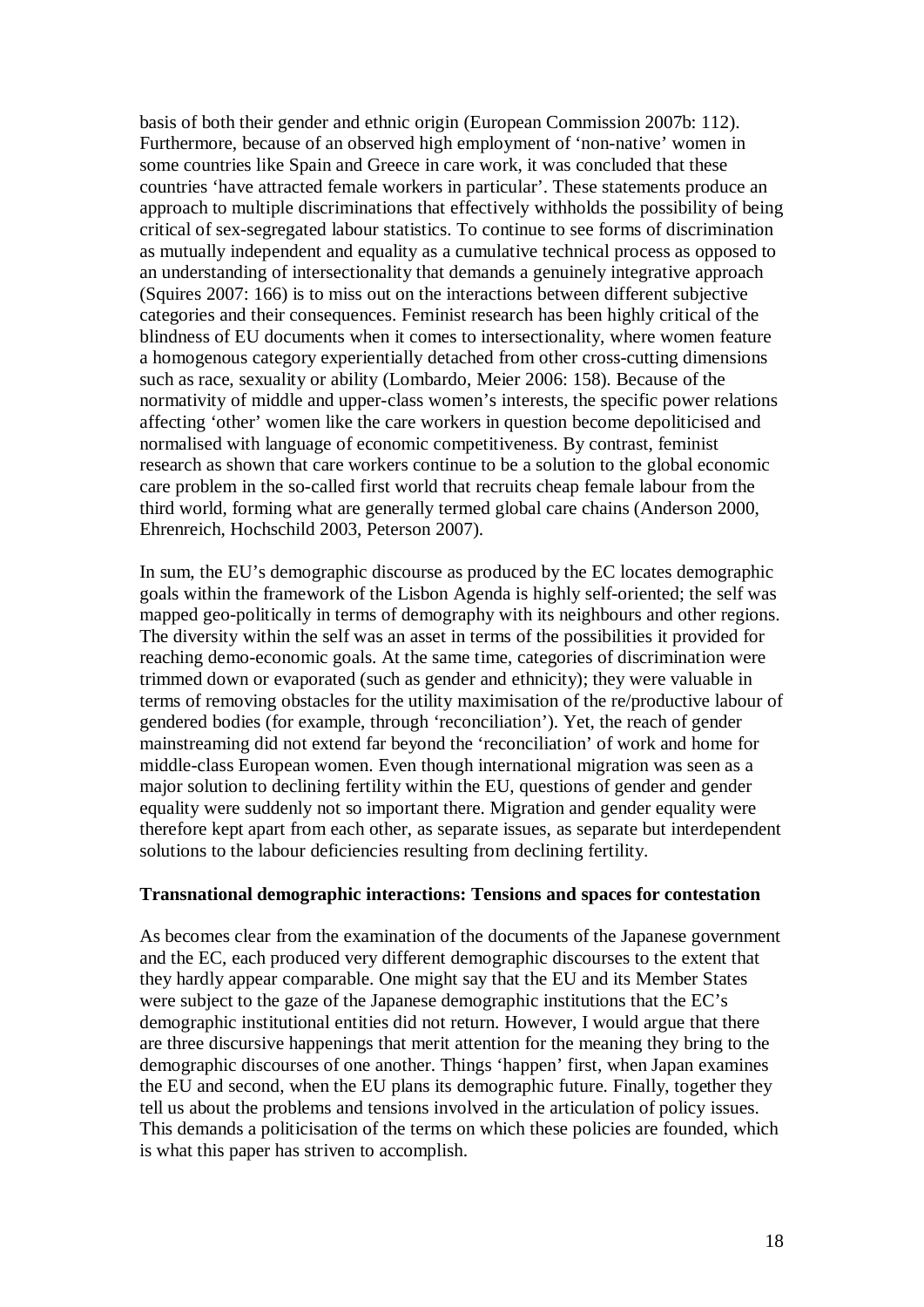The main question posed in each of the NIPSSR's articles regarding Europe is essentially at matter of the extent to which European countries and their systems are comparable, or even transferrable to Japan. Despite the exceptional outright objection to such comparisons, the two are generally held similar enough for comparisons to be warranted. Although some endorse the pursuit of broader and more effective family policies in Japan, there were two points of hesitation or disregard that are apparent. First, gender equality was seen as an integral part of a successful fertility policy as something that came naturally to European countries. Since they had a long historical background in it, gender equality was a widely accepted political goal there. The implication is, of course, that it is not in Japan and therefore its implementation there is much more difficult. This allows for an avoidance of addressing gender equality in Japan and the possible changes in societal structures that proper dedication to the cause would demand. Gender equality was accepted as a political goal, but mainly as a normative political value, and to the extent that it would aid the realisation of women's 'work-life balance'.

The reluctance to transform societal structures was also evident in the question of international migration. This was a non-issue for Japanese researchers and addressed exclusively in the context of Europe/EU by non-Japanese researchers. The hesitant European researcher suggesting that Japan should increase its international migration reflected the difficulties not only of discussing migration as a whole, but also lack of a legitimate discursive space for even non-Japanese experts to be able to voice alternative concerns.

When looking at the EU, specifically at the EC's demographic policy reporting documents, there were four points of particular interest. First, the EU was not interested in Japan as a specific comparative case study. When Japan was brought up, it was generally amongst a host of other states with demographic problems. This way the EU's external reach was more about discursively negotiating its demographically defined world political position. The self was held as a diverse body of possible models and solutions for mutual appropriation; some states were models of gender equality, others of migration policy, but all could contribute informationally to the building of the EU's demographic future. This relates to the second point, that neoliberal discourse, through the Lisbon Strategy, was much more explicit in the EU than in Japan. Labour, family, migration and gender equality policy were all knotted together as mutually dependent policy areas under demographic policy, all essential for a competitive EU through maximising the human resources available. EU demographic planning was therefore more explicitly competitive, inclusive and intrusive than Japanese discourse. This was reflected in the third difference, that is, the emphasis of mainstreaming equality. Gender equality and other areas of equality were seen as facilitative of the realisation of demographic policy, including international migration, the fourth and most striking difference. The way in which migration was not only, but essential contrasted strongly with the Japanese silence on the matter.

For the EU, migration is was necessarily something that must be addressed, and it is, in terms of what is seen as useful to the region. To articulate the necessity of migration makes inevitable the expression of conditions by which this should happen. A continued silence on the matter, on the other hand, enables an avoidance of the issue of migration altogether as a serious demographic policy issue that should be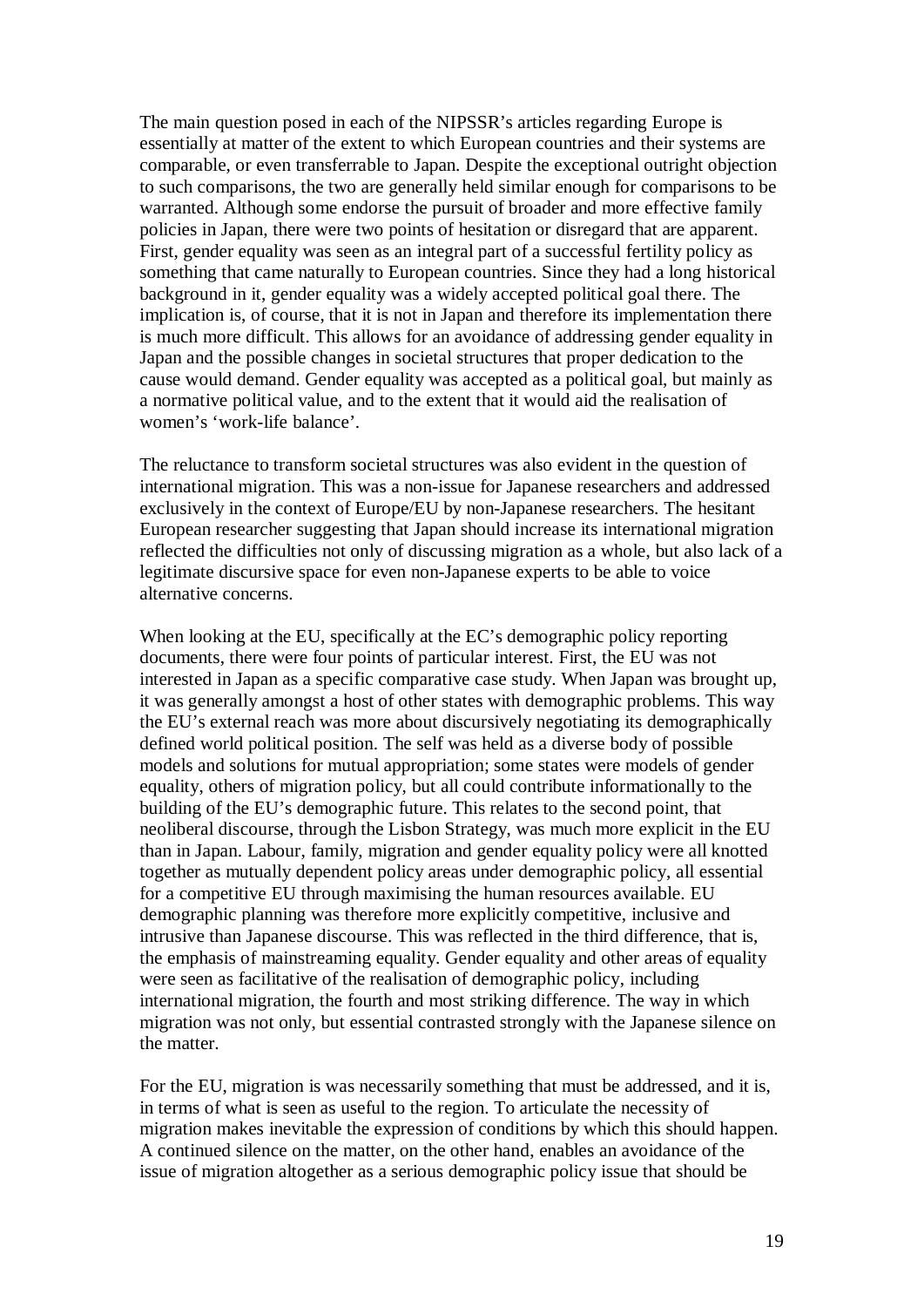addressed. Different discursive preconditions also exist between the two. The EU sees its population as diverse and sees this diversity as an economic asset. The Japanese government, on the other hand, has long upheld the discourse of homogeneity in its legislation. This is apparent, for example, when reviewing the (almost non-existent) recognition of indigenous rights by the state; it was not until June 2008 that the Diet recognised one indigenous people, the Ainu (cf. Siddle 1997, Siddle 2003). Likewise, there continues to be little to no legislation protecting the rights other minorities, such as Korean Japanese, Chinese Japanese, the Ryukyuans/Okinawans, Burakumin and Nikkeijin<sup>5</sup>. Challenging this notion, John Lie argues that 'the myth of monoethnic Japan is fundamentally a post-World War II construct… The truth of the matter is that Japan has always been multiethnic' and it is really the increase in Asian migrant workers since the late 1980s that has posed the first serious threat to this discourse (Lie 2001: 141).

This does not mean that simply the recognition of minorities and the introduction of a more open approach to immigration is an end in itself or sufficient as such. As the case of the EU has shown, an immigration discourse creates a new space for the articulation of diverse identities, but what attention is accorded to them and how, to whom, is still a matter of power and can and does result in discrimination. Yet, this space also provides a space for counter-discourses. In Japan, a broadly-conceived immigration discourse in demographic policy could provide a space for the articulation of still invisible concerns, such as the status of many migrant women (Piper 2003), both legal and illegal, like entertainment workers (often in the sex industry) (Allison 1994), the trafficking of women (Piper 1999, Watanabe 1995, Yayori 1997: 152-3), and the discrimination often faced by non-Japanese (especially Filippina) women married to Japanese men (Piper 1999, Burgess 2004). Furthermore, a broadly-conceived contestation of the notion of a cohesive national 'family' could also provide opportunities to challenge the hegemonic housewife-mother and *salaryman*-father family model by making visible for example non-heterosexual family forms that exist in Japanese society (cf. e.g. Kamano, Khor 2008).

What this paper has shown is that demographic discourse in both Japan and the EU have particular discursive foundations prescribing what society is, who it should be composed of and for what purpose. Both produce a hegemonised neoliberal discourse in this respect. The prioritisation of gender equality in one way or another in both cases does not reflect the advancement of a primarily feminist agenda, but rather the engagement of gender equality in a broader biopolitical project of neoliberal governmentality. In the case of the EU, immigration and minority rights are also 'mainstreamed' into this agenda, not unproblematically. In examining Europe/EU, Japan defines itself and confronts various tensions within its own discursive fabric apparent only in a conspicuous silence on immigration. Nonetheless, in both Japan and the EU, bringing gender equality into the realm of demography enables a legitimate pronatalist discourse. In both cases, it lacks feminist content. In the EU, this means a lack of attention to issues of intersectionality (for example, insufficiently addressing those outside the middle-class EU citizen norm). The continuing lack of

<sup>&</sup>lt;sup>5</sup> Burakumin are the descendants of social outcasts of the former feudal caste system, still seen by many as contaminated, although this view is changing (Neary 2003). *Nikkeijin* refers to South American-Japanese descendants up to the third generation and their spouses, mainly from Brazil and Peru, who have returned to Japan to work mainly in unskilled job sectors and are regularly subject to discrimination (cf. Sellek 1997).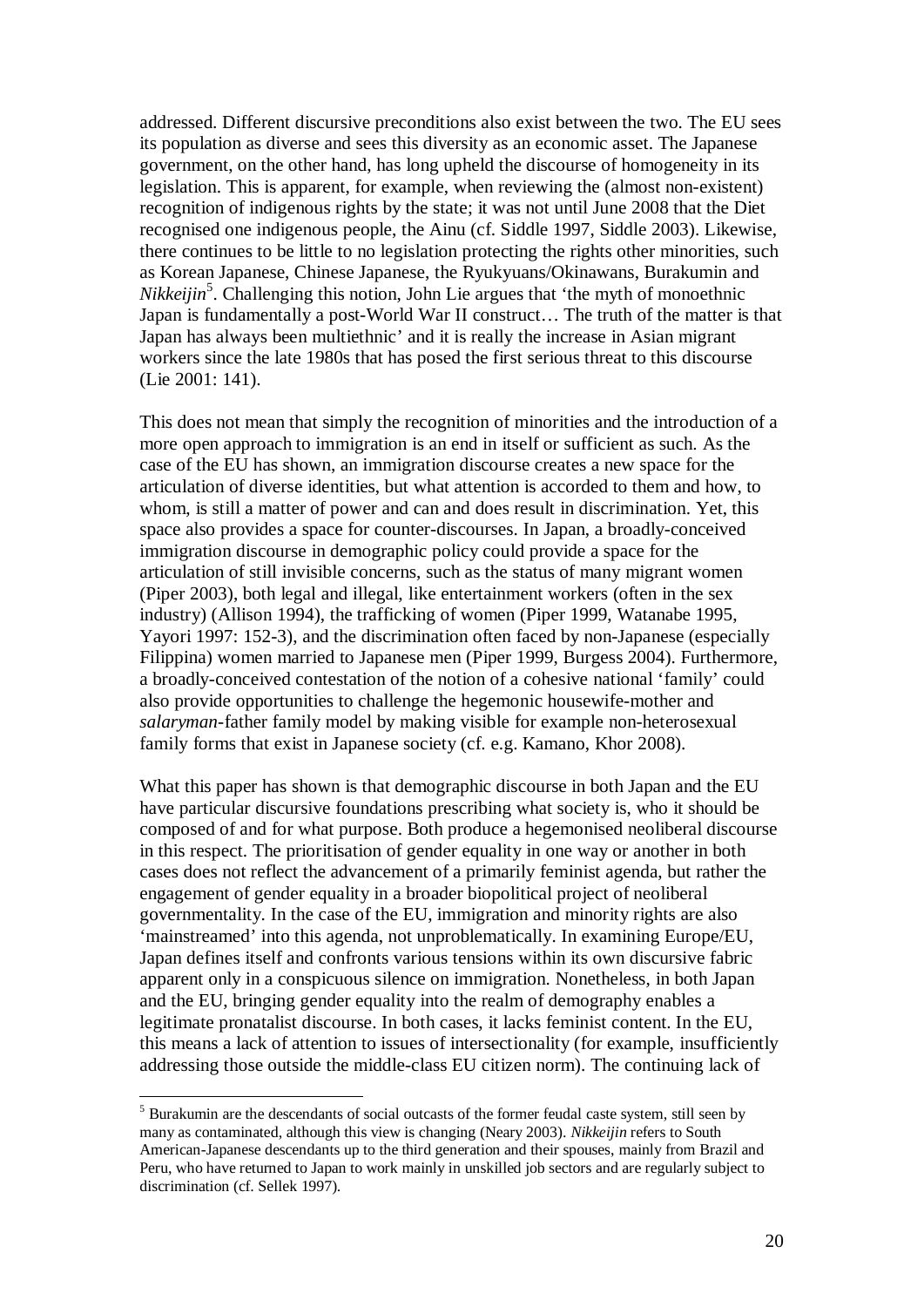legislative tools to counter inequalities means that gender equality rests at a rhetorically normative level, bringing legitimacy to pronatalist family policies, and in Japan enabling a continued avoidance of challenges to the idea of a homogenous national 'family'. Overall, the isolation of these two policy fields from one another reflects the extent to which gender equality is utilised as a means to a neoliberally permeated demographic end, rather than a feminist one.

#### **References**

- Allison, A. 1994, *Sexuality, Pleasure, and Corporate Masculinity in a Tokyo Hostess Club,* University of Chicago Press, Chicago.
- Anderson, B. 2000, *Doing the Dirty Work? The Global Politics of Domestic Labour,* Zed Books, London.
- Atoh, M. 1999, "The Current State of Population and Fertility: The Case of Denmark and Netherlands", *Journal of Population Problems,* vol. 55, no. 3, pp. 1-2.
- Atoh, M. & Akachi, M. 2003, "Below-Replacement Fertility and Family Policy in Japan in an International Comparative Perspective", *Journal of Population Problems,* vol. 59, no. 1, pp. 27-48.
- Bacchi, C. & Eveline, J. 2003, "Mainstreaming and Neoliberalism: A Contested Relationship", *Policy and Society: Journal of Public,* vol. 22, no. 2, pp. 98-118.
- Bandarage, A. 1997, *Women, Population and Global crisis: A Political-Economic Analysis,* Zed Books, London.
- Bedford, K. 2007, "The Imperative of Male Inclusion: How Institutional Context Influences World Bank Gender Policy", *International Feminist Journal of Politics,* vol. 9, no. 3, pp. 289-311.
- Bedford, K. 2005, "Loving to Straighten Out Development: Sexuality and 'Ethnodevelopment' in the World Bank's Ecuadorian Lending", vol. 13, no. 3, pp. 295-322.
- Beets, G. & van Nimwegen, N. 1999, "Population Issues in the Netherlands", *Journal of Population Problems,* vol. 55, no. 3, pp. 27-51.
- Billari, F.C. 2008, "Lowest-Low Fertility in Europe: Exploring the Causes and Finding Some Surprises", *Journal of Population Problems,* vol. 64, no. 2, pp. 25- 45.
- Boling, P. 1998, "Family Policy in Japan", *Journal of Social Policy,* vol. 27, no. 2, pp. 173-190.
- Bulmer, S. 2007, "Germany, Britain and the European Union: Convergence through Policy Transfer?", *German Politics,* vol. 16, no. 1, pp. 39-57.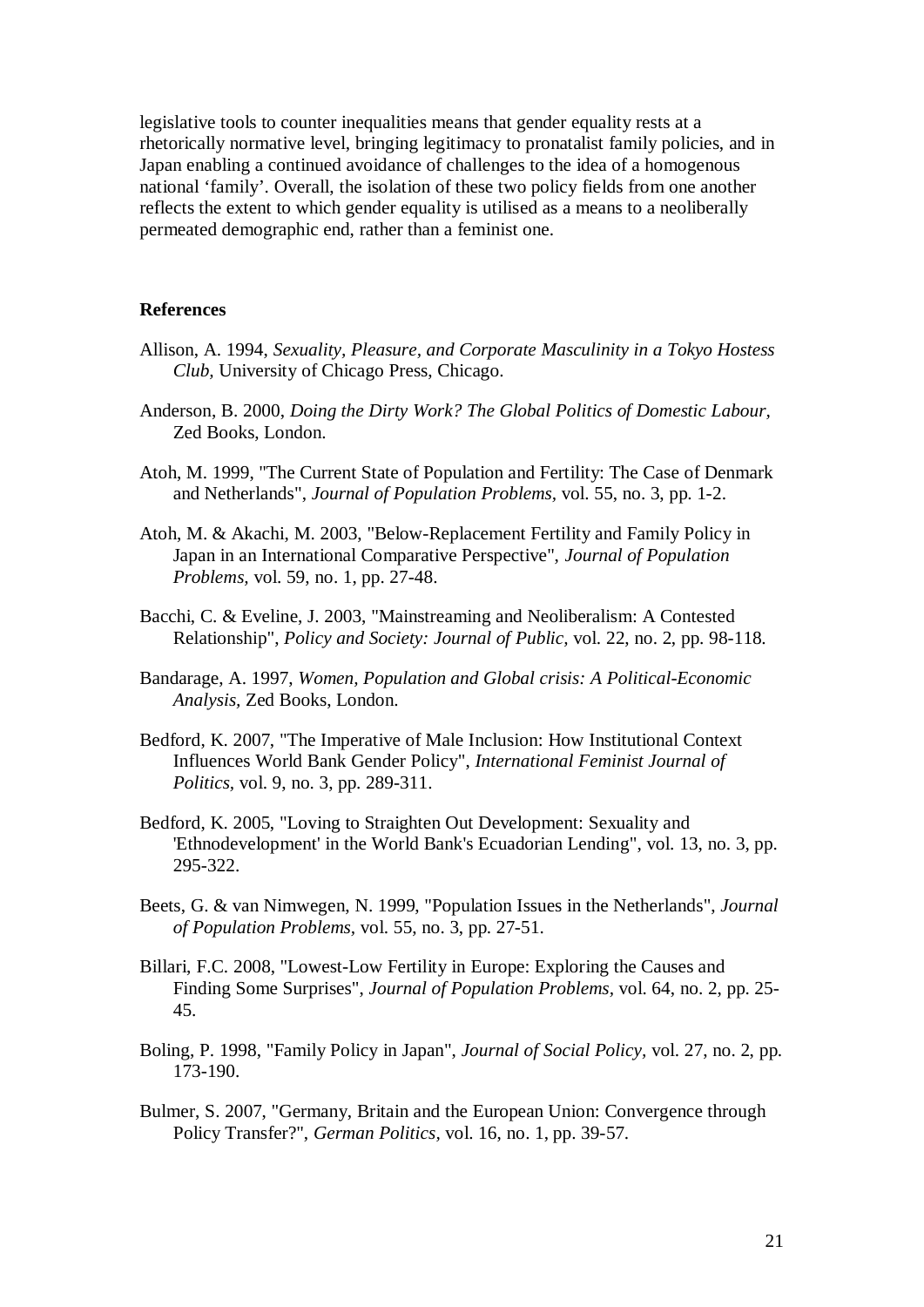- Burgess, C. 2004, "(Re)constructing identities: international marriage migrants as potential agents of social change in a globalising Japan", *Asian Studies Review,* vol. 28, no. 3, pp. 223-242.
- Burnham, P. 1999, "The Politics of Economic Management in the 1990s", *New Political Economy,* vol. 4, no. 1, pp. 37-54.
- Cerny, P.G. 2005, "Governance, Globalization and the Japanese Financial System" in *Contested Governance in Japan: Sites and Issues*, ed. G.D. Hook, RoutledgeCurzon, London, pp. 90-110.
- Chesnais, J. 1998, "Below-Replacement Fertility in the European Union (EU-15): Facts and Policies", *Journal of Population Problems,* vol. 54, no. 1, pp. 24-40.
- Chitose, Y. 2006, "Demographic Profiles of Brazilians and Their Children in Japan", *The Japanese Journal of Population,* vol. 4, no. 1, pp. 93-114.
- Cox, R. & Sinclair, T.J. 1996, *Approaches to World Order,* Cambridge University Press, Cambridge.
- Daly, M. 2004, "Changing Conceptions of Family and Gender Relations in European Welfare States and the Third Way" in *Welfare States Change: Towards a Third Way?*, eds. J. Lewis & R. Surender, Oxford University Press, Oxford, pp. 135- 156.
- Dean, M. 1999, *Governmentality: Power and Rule in Modern Society,* Sage, London.
- Dolowitz, D.P. & Marsh, D. 2000, "Learning from Abroad: The Role of Policy Transfer in Contemporary Policy-Making", *Governance,* vol. 13, no. 1, pp. 5-24.
- Dolowitz, D. & Marsh, D. 1996, "Who Learns What from Whom: A Review of the Policy Transfer Literature", *Political Studies,* vol. 44, no. 2, pp. 343-357.
- Drew, E. 1998, "Re-conceptualising Families" in *Women, Work and the Family in Europe*, eds. E. Drew, R. Emerek & E. Mahon, Routledge, London, pp. 11-26.
- Driscoll, M. 2005, "Seeds and (Nest) Eggs of Empire: Sexology Manuals/Manual Sexology" in *Gendering Modern Japanese History*, eds. B. Molony & K. Uno, Harvard University Asia Center, Cambridge, pp. 191-224.
- Duncan, S. 2002, "Policy Discourses on 'Reconciling Work and Life' in the EU", *Social Policy & Society,* vol. 1, no. 4, pp. 305-314.
- Duncan, S. 1996, "The Diverse Worlds of European Patriarchy" in *Women of the European Union: The Politics of Work and Daily Life*, eds. M. Dolors García-Ramon & J. Monk, Routledge, London, pp. 74-110.
- Ehrenreich, B. & Hochschild, A.R. (eds) 2003, *Global Woman: Nannies, Maids and Sex Workers in the New Economy*, Metropolian Books, New York.
- European Commission 2008, *Demographic Trends, Socio-Economic Impacts and Policy Implications in the European Union 2007*, Brussels.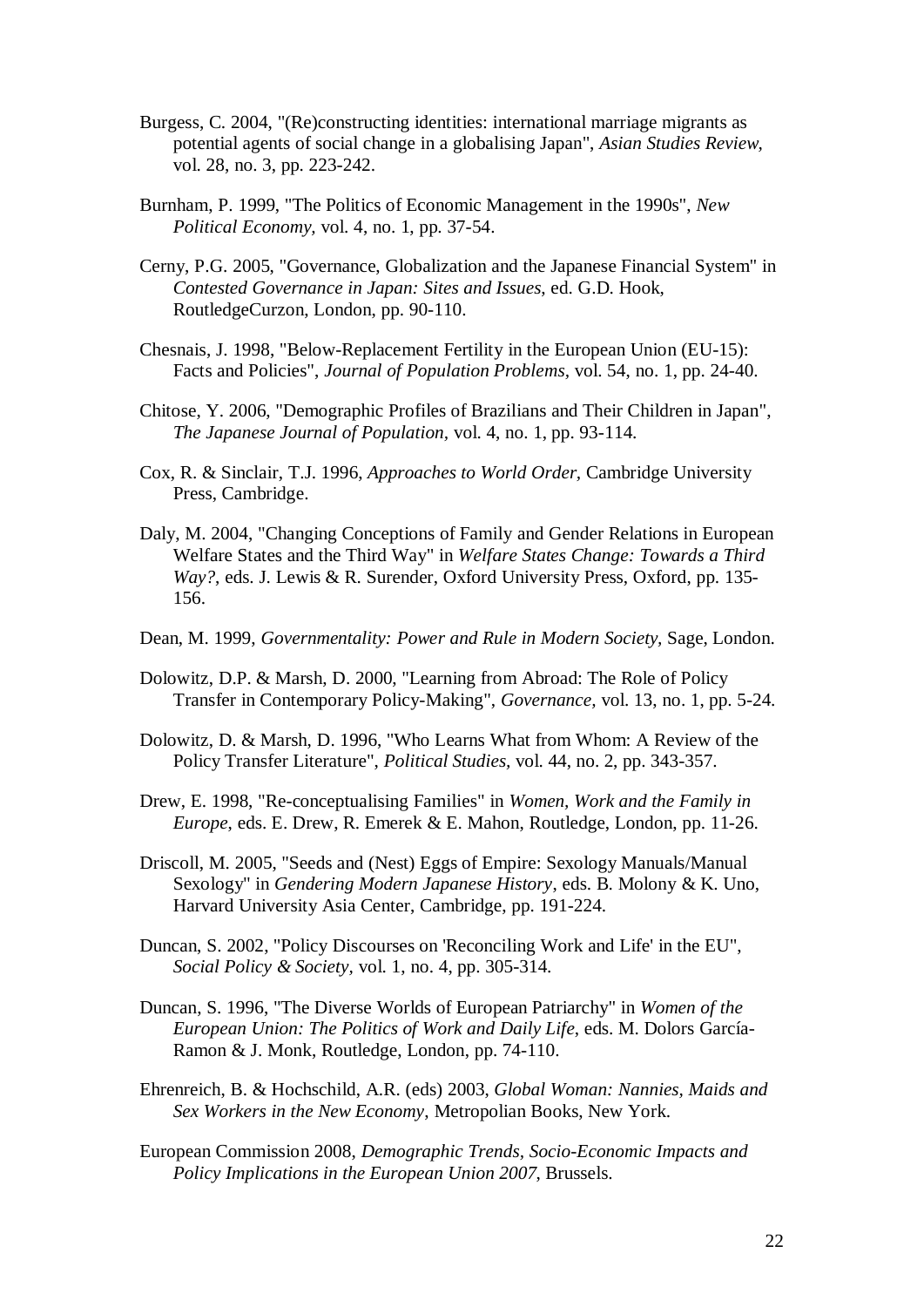- European Commission 2007a, *Communication from the Commission: Promoting solidarity between the generations*, Brussels.
- European Commission 2007b, *Europe's Demographic Future: Facts and Figures*.
- European Commission 2006, *Commission Communication: The demographic future of Europe - From challenge to opportunity*, Brussels.
- European Commission 2005, *Communication from the Commission: Green Paper "Confronting demographic change: A new solidarity between the generations"*, Brussels.
- Fruޠhstuޠck, S. 2003, *Colonizing Sex: Sexology and Social Control in Modern Japan,* University of California Press, Berkeley.
- Fukuda, N. 2003a, "Comparing Family-Friendly Policies in Japan and Europe", *Journal of Population and Social Security,* vol. Supplement to Volume 1, pp. 31- 45.
- Fukuda, N. 2003b, "Governmental Support for Families with Children: Japan and Europe", *Journal of Population Problems,* vol. 59, no. 1, pp. 7-26.
- Greenhalgh, S. 1996, "The Social Construction of Population Science: An Intellectual, Institutional, and Political History of Twentieth-Century Demography", *Comparative Studies in Society & History,* vol. 38, no. 1, pp. 26-66.
- Hara, T. 2003, "Fertility Trend and Family Policies: In Germany, Austria, Switzerland and the Netherlands", *Journal of Population Problems,* vol. 59, no. 1, pp. 81-98.
- Harada, S. 1998, "The Ageing Society. the Family, and Social Policy" in *The Political Economy of Japanese Society, Volume 2: Internationalization and Domestic Issues* Oxford University Press, Oxford, pp. 175-228.
- Hardt, M. & Negri, A. 2001, *Empire,* Harvard University Press, Cambridge.
- Hertog, E. 2008, "'The Worst Abuse Against a Child is the Absence of a Parent': How Unwed Japanese Mothers Evaluate their Decision to Have a Child Outside Wedlock", *Japan Forum,* vol. 20, no. 2, pp. 193-217.
- Higuchi, Y., Abe, M. & Waldfogel, J. 1997, "Maternity Leave, Childcare Leave Policy and Retention of Female Workers in Japan, the United States and Britain", *Journal of Population Problems,* vol. 53, no. 4, pp. 49-66.
- Hiroko, T. 2008, "Structural Reform of the Family and the Neoliberalisation of Everyday Life in Japan", *New Political Economy,* vol. 13, no. 2, pp. 153-172.
- Hoem, B. & Hoem, J.M. 1996, "Sweden's Family Policies and Roller-Coaster Fertility", *Journal of Population Problems,* vol. 52, no. 3/4, pp. 1-22.
- Hohn, C. 1997, "Fertility and Family Policy in Germany: Experiences from One to Two to One Germany", *Journal of Population Problems,* vol. 53, no. 2, pp. 1-17.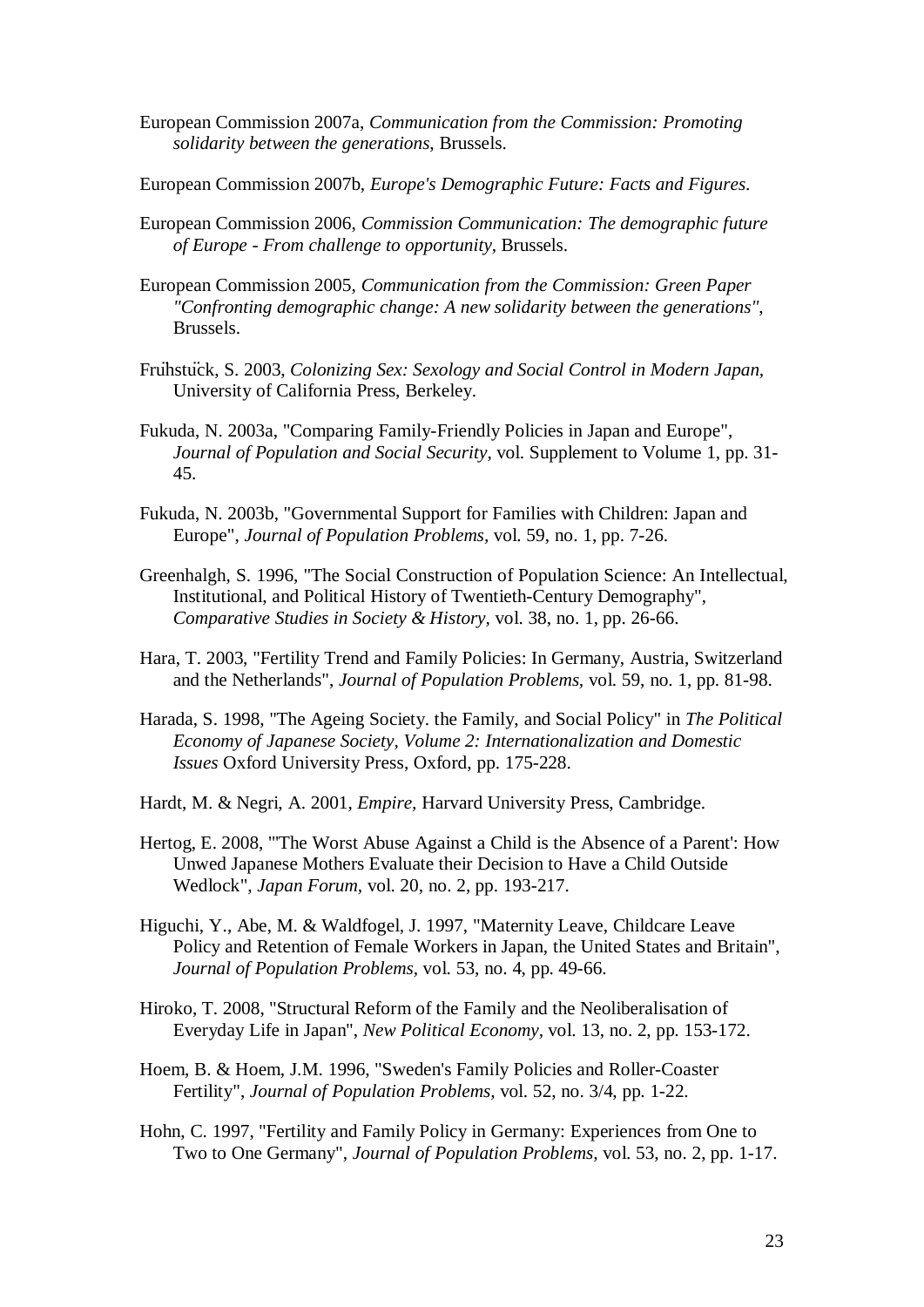- Holloway, S.D., Suzuki, S., Yamamoto, Y. & Mindnich, J.D. 2006, "Relation of Maternal Role Concepts to Parenting, Employment Choices, and Life Satisfaction among Japanese Women", *Sex Roles: A Journal of Research,* vol. 54, no. 3-4, pp. 235-249.
- Huen, Y.W.P. 2007, "Policy Response to Declining Birth Rate in Japan: Formation of a "Gender Equal" Society", *East Asia,* vol. 24, pp. 365-379.
- Iwata, M. 2007, "Identifying the Poor: Analysis of Impoverished Single-Mother Households", *Journal of Poverty,* vol. 11, no. 3, pp. 29-45.
- Jacoby, W. 2006, *The Enlargement of the European Union and Nato: Ordering from the Menu in Central Europe,* Cambridge University Press, Cambridge.
- Japan Institute for Labour Policy and Training 2005, *, Japan Labour Flash No. 30*. Available: <http://www.jil.go.jp/foreign/emm/bi/30.htm> [2008, 25 November] .
- Jenson, J. 2008, "Writing Women Out, Folding Gender In: The European Union "Modernises" Social Policy", *Social Politics,* vol. 15, no. 2, pp. 131-153.
- Kamano, S. 2003, "Fertility Rate and Family Policies in English-Speaking Countries: Qualitative Analyses of Women's Experience and Perception", *Journal of Population Problems,* vol. 59, no. 2, pp. 51-68.
- Kamano, S. & Khor, D. 2008, "'How Did You Two Meet?': Lesbian Partnerships in Present-day Japan" in *East Asian Sexualities: Modernity, Gender and New Sexual Cultures*, eds. S. Jackson, L. Jieyu & W. Juhyun, Zed Books, London, pp. 161- 177.
- Kambara, F. 2007, "Single-Parent Family and Social Exclusion", *Kazoku Shakaigaku Kenkyu/Japanese Journal of Family Sociology,* vol. 18, no. 2, pp. 11-24.
- Kantola, J. 2006, *Feminists Theorize the State,* Palgrave Macmillan, Basingstoke.
- Kantola, J. & Outshoorn, J. 2007, "Changing State Feminism" in *Changing State Feminism*, eds. J. Kantola & J. Outshoorn, Palgrave Macmillan, Basingstoke, pp. 1-19.
- Kantola, J. & Squires, J. 2008, *From State Feminims to Market Feminisim?*, Unpublished conference paper edn.
- Kiernan, K.E. 1998, "Parenthood and Family Life in the United Kingdom", *Journal of Population Problems,* vol. 54, no. 1, pp. 7-23.
- Knudsen, L.B. 1999, "Recent Fertility Trends in Denmark: A Discussion of the Impact of Family Policy in a Period of Increasing Fertility", *Journal of Population Problems,* vol. 55, no. 3, pp. 3-26.
- Kojima, H. 2006, "Variations in Demographic Characteristics of Foreign 'Muslim' Population in Japan: A Preliminary Estimation", *The Japanese Journal of Population,* vol. 4, no. 1, pp. 115-130.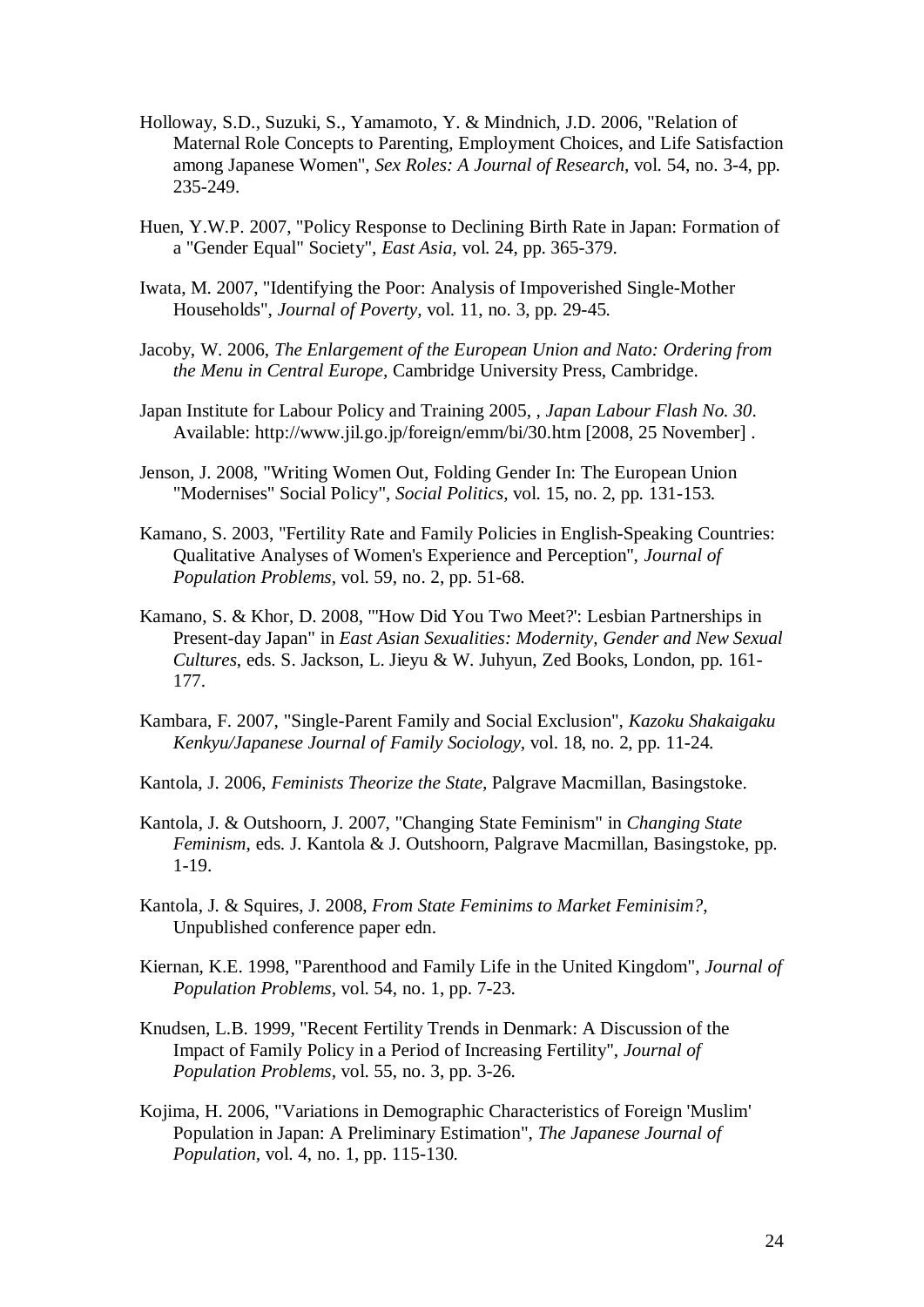- Kojima, H. 2004, "Foreign Workers and Health Insurance in Japan: The Case of Japanese Brazilians", *The Japanese Journal of Population,* vol. 4, no. 1, pp. 78- 92.
- Kojima, H. 2003, "Fertility Trends and Family Policy in French-Speaking Societies", *Journal of Population Problems,* vol. 59, no. 2, pp. 1-19.
- Lambert, P.A. 2007, "The Political Economy of Postwar Family Policy in Japan: Economic Imperatives and Electoral Incentives.", *The Journal of Japanese Studies,* vol. 33, no. 1, pp. 1-28.
- Larner, W. 2000, "Neoliberalism: Policy, Ideology, Governmentality", *Studies in Political Economy,* vol. 63, pp. 5-25.
- Letablier, M. 2003, "Fertility and Family Policies in France", *Journal of Population and Social Security,* vol. Supplement to Volume 1, pp. 245-261.
- Lewis, J. 2006, "Work/family Reconciliation, Equal Opportunities and Social Policies: The Interpretation of Policy Trajectories at the EU Level and the Meaning of Gender Equality", *Journal of European Public Policy,* vol. 13, no. 3, pp. 420-437.
- Lie, J. 2001, *Multiethnic Japan,* Harvard University Press, Cambridge.
- Liebert, U. 2003, "Europeanization and the "Needle's Eye": The Transformation of Employment Policy in Germany", *Review of Policy Research,* vol. 20, no. 3, pp. 479-492.
- Lombardo, E. & Meier, P. 2007, "European Union Gender Policy Since Beijing: Shifting Concepts and Agendas" in *Multiple Meanings of Gender Equality: A Critical Frame Analysis of Gender Policies in Europe*, ed. M. Verloo, Central European University Press, Budapest, pp. 51-78.
- Lombardo, E. & Meier, P. 2006, "Gender Mainstreaming in the EU", *The European Journal of Women's Studies,* vol. 13, no. 2, pp. 151-166.
- Meyer, M.K. & Prügl, E. 1999, "Gender Politics in Global Governance" in *Gender Politics in Global Governance* Rowman & Littlefield Publishers, Maryland, pp. 3-18.
- Misra, J. 1998, "Mothers or Workers? The Value of Women's Labor: Women and the Emergence of Family Allowance Policy", *Gender & Society,* vol. 12, no. 4, pp. 376-399.
- Miyake, Y. 1991, "Doubling Expectations: Motherhood and Women's Factory Work Under State Management in Japan in the 1930s and 1940s" in *Recreating Japanese Women, 1600-1945*, ed. G.L. Bernstein, University of California Press, Berkeley, pp. 267-295.
- Moriizumi, R. 2008, "Comparative Studies of National Population Projections in Industrialised Countries", *Journal of Population Problems,* vol. 64, no. 3, pp. 45- 69.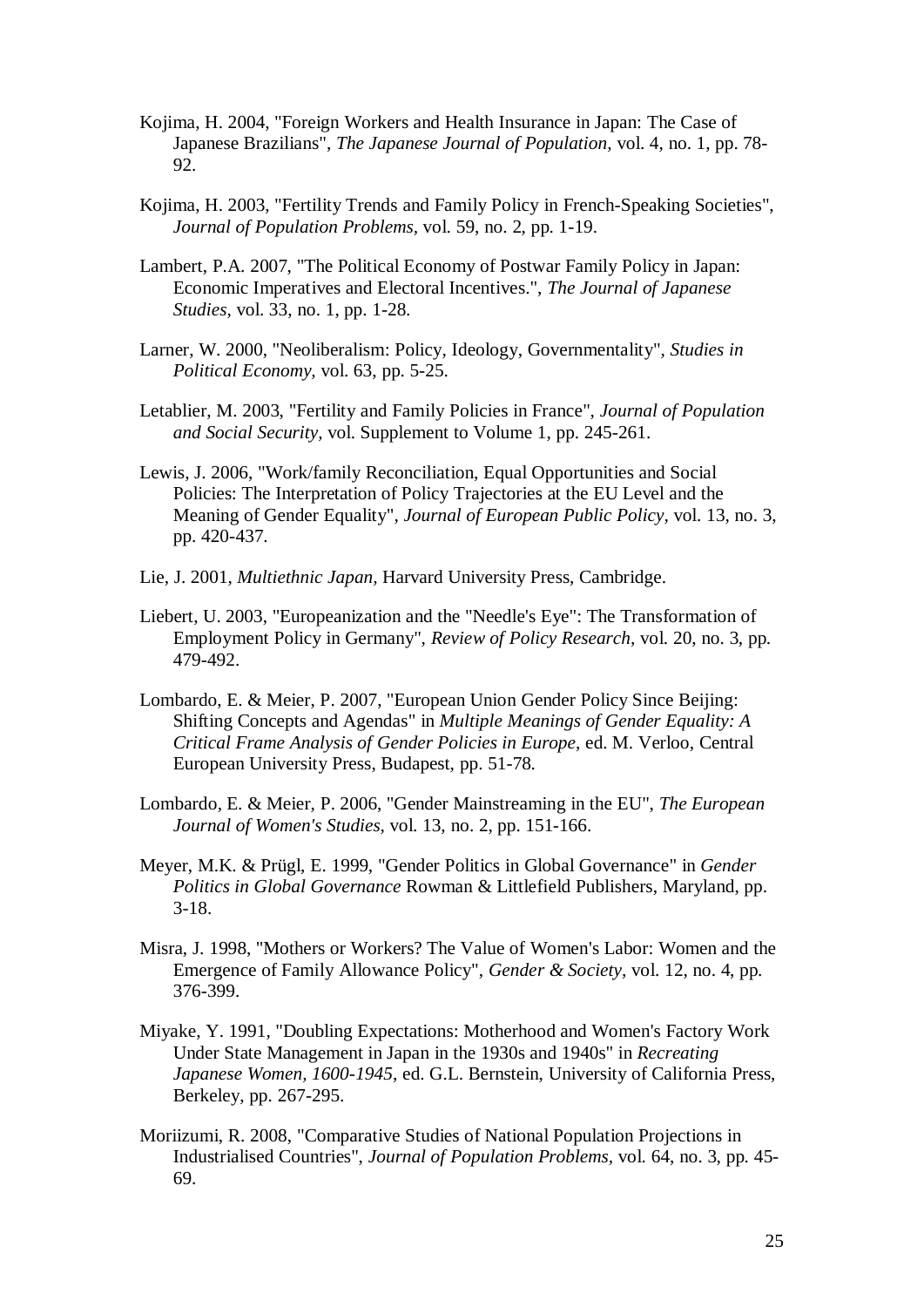- Nakagawa, S. 1997, "Trend of Population Research in Eastern Germany", *Journal of Population Problems,* vol. 53, no. 2, pp. 31-42.
- Neary, I. 2003, "Burakumin at the End of History", *Social Research,* vol. 70, no. 1, pp. 269-294.
- Neyer, G. 2003, "Family Policies and Low Fertility in Western Europe", *Journal of Population and Social Security,* vol. 1 (supplement), pp. 46-93.
- NIPSSR 2003, *Child Related Policies in Japan*, National Institute for Population and Social Security Research.
- Nishioka, H. 2003a, "Low Fertility and Demographic, Socio-Economic Changes in Southern European Countries", *Journal of Population Problems,* vol. 59, no. 2, pp. 20-50.
- Nishioka, H. 2003b, "Low Fertility and Family Policies in Southern European Countries", *Journal of Population and Social Security,* vol. Supplement to Volume 1, pp. 262-294.
- Okin, S.M. 1979, *Women in Western Political Thought,* Princeton University Press, Princeton.
- Osawa, M. 2005, "Koizumi's 'Robust Policy': Governance, the Japanese Welfare Employment Regime and Comparative Gender Studies" in *Contested Governance in Japan: Sites and Issues*, ed. G.D. Hook, RoutledgeCurzon, London, pp. 111-129.
- Otsubo, S. 2005, "Engendering Eugenics: Feminists and Marriage Restriction Legislation in the 1920s" in *Gendering Modern Japanese History*, eds. B. Molony & K. Uno, Harvard University Asia Center, Cambridge, pp. 225-256.
- Pateman, C. 1988, *The Sexual Contract,* Polity Press, Cambridge.
- Penttinen, E. 2007, *Globalisation, Prostitution and Sex-Trafficking: Corporeal Politics,* Routledge, London.
- Peterson, E. 2007, "The Invisible Carers: Framing Domestic Work(ers) in Gender Equality Policies in Spain", *European Journal of Women's Studies,* vol. 14, no. 3, pp. 265-280.
- Piper, N. 2003, "Feminization of labor migration as violence against women: International, regional, and local nongovernmental organization responses in Asia", *Violence Against Women,* vol. 9, no. 6, pp. 723-745.
- Piper, N. 1999, "Labor Migration, Trafficking and International Marriage: Female Cross-border Movements into Japan", *Asian Journal of Women's Studies,* vol. 5, no. 2, pp. 69-99.
- Rai, S.M. 2008, "Analysing Global Governance" in *Global Governance: Feminist Perspectives*, eds. S.M. Rai & G. Waylen, Palgrave Macmillan, Basingstoke, pp. 19-42.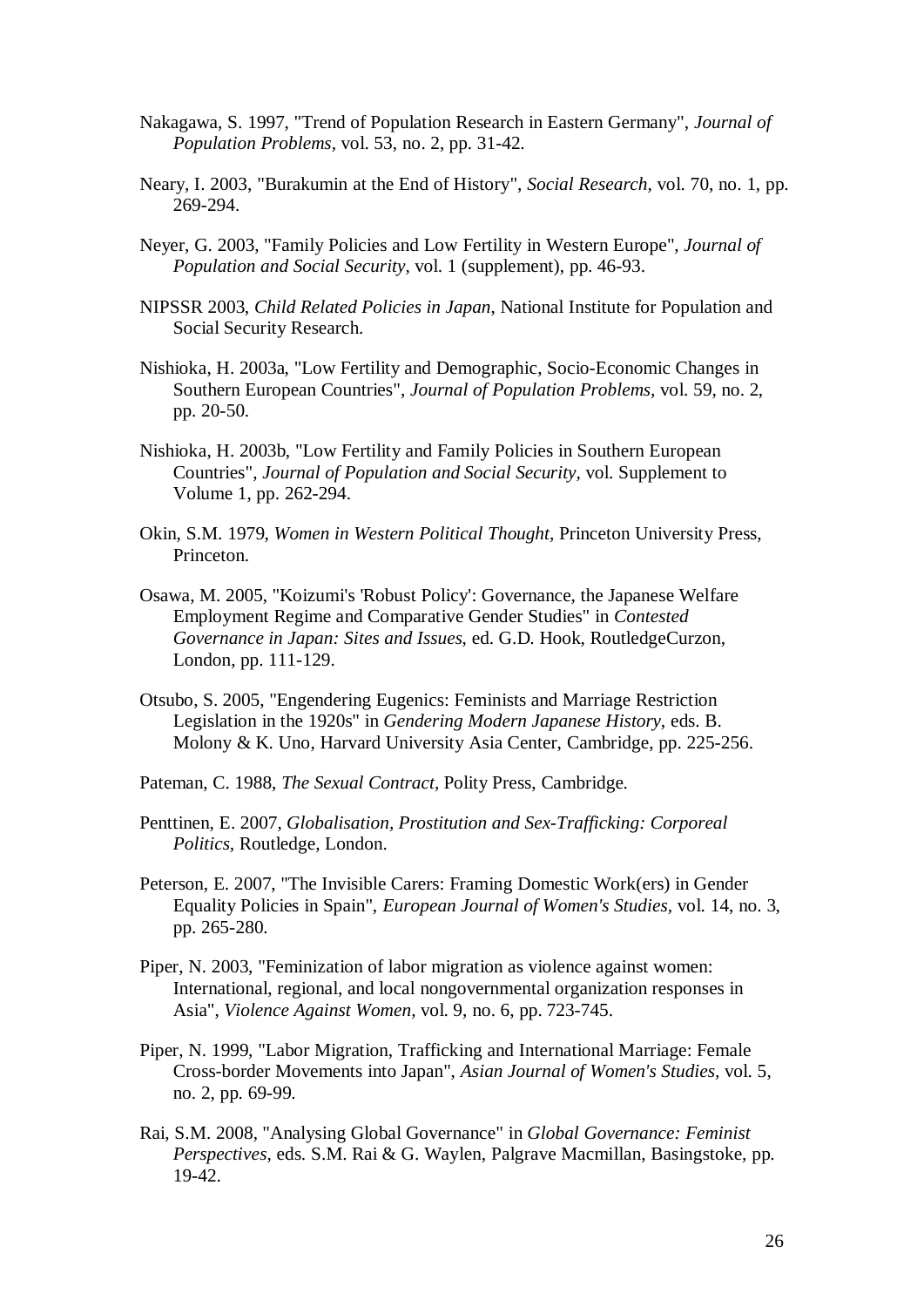- Rai, S.M. 2004, "Gendering Global Governance", *International Feminist Journal of Politics,* vol. 6, no. 4, pp. 579-601.
- Repo, J. 2008, *Gender Equality and Demo-Economic Strategy in Japan*, Unpublished conference paper edn, undefined.
- Roberts, G.S. 2002, "Pinning Hopes on Angels: Reflections from an Aging Japan's Urban Landscape" in *Family and Social Policy in Japan: Anthropological Approaches*, ed. R. Goodman, Cambridge University Press, Cambridge, pp. 54- 91.
- Rose, N. 1999 [1989], *Governing the Soul: The Shaping of the Private Self,* 2nd ed. edn, Free Association Books, London.
- Rose, N. 1999, *Powers of Freedom: Reframing Political Thought,* Cambridge University Press, Cambridge.
- Rubery, J. 2005, "Reflections on Gender Mainstreaming: An Example of Feminist Economics in Action?", *Feminist Economics,* vol. 11, no. 3, pp. 1-26.
- Schad-Seifert, A. 2006, *Coping with Low Fertility? Japan's Government Measures For a Gender Equal Society,* German Institute for Japanese Studies, Tokyo.
- Seccombe, W. 1993, *Working-Class Families From the Industrial Revolution to the Fertility Decline,* Verso, London.
- Sellek, Y. 1997, "Nikkeijin: The Phenomenon of Return Migration" in *Japan's Minorities: The Illusion of Homogeneity*, ed. M. Weiner, Routledge, London, pp. 178-210.
- Siddle, R. 2003, "The Limits to Citizenship in Japan: Multiculturalism, Indigenous Rights and the Ainu", *Citizenship Studies,* vol. 7, no. 4, pp. 447-462.
- Siddle, R. 1997, "Ainu: Japan's Indigenous People" in *Japan's Indigenous Minorities: The Illusion of Homogeneity*, ed. M. Weiner, Routledge, London, pp. 17-49.
- Squires, J. 2007, *The New Politics of Gender Equality,* Palgrave Macmillan, Basingstoke.
- Stratigaki, M. 2005, "Gender Mainstreaming vs Positive Action: An Ongoing Conflict in EU Gender Equality Policy", *The European Journal of Women's Studies,* vol. 12, no. 2, pp. 165-186.
- Stratigaki, M. 2004, "The Cooptation of Gender Concepts in EU Policies: The Case of "Reconciliation of Work and Family"", *Social Politics,* vol. 11, no. 1, pp. 30-56.
- Suzuki, T. 2006, "Fertility Decline and Policy Development in Japan", *The Japanese Journal of Population,* vol. 4, no. 1, pp. 1-32.
- Takeda, H. 2005, *The Political Economy of Reproduction in Japan: Between Nation-State and Everyday Life,* RoutledgeCurzon, London.